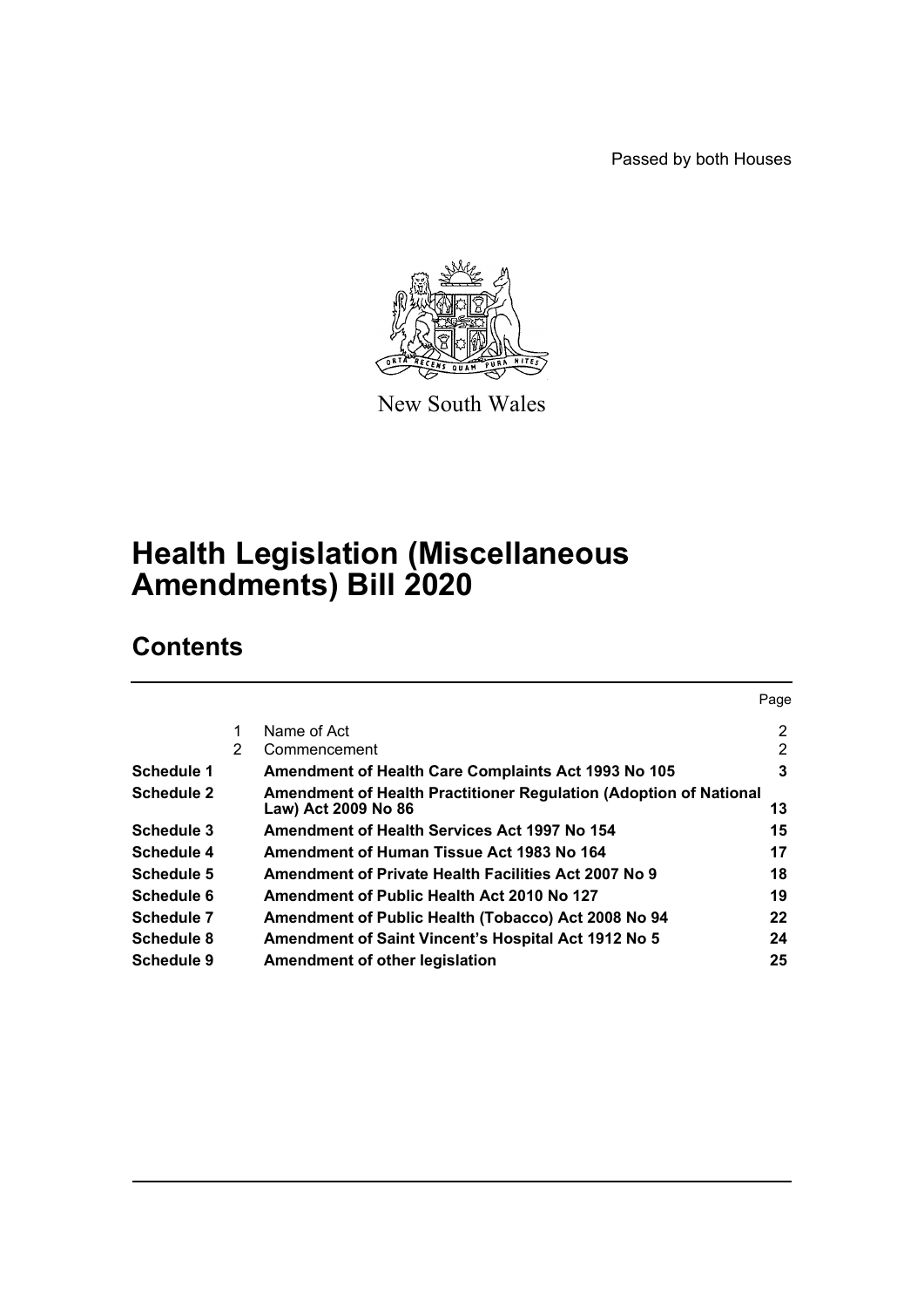*I certify that this public bill, which originated in the Legislative Assembly, has finally passed the Legislative Council and the Legislative Assembly of New South Wales.*

> *Clerk of the Legislative Assembly. Legislative Assembly, Sydney, , 2020*



New South Wales

# **Health Legislation (Miscellaneous Amendments) Bill 2020**

Act No , 2020

An Act to make miscellaneous amendments to various Acts that relate to health and associated matters.

*I have examined this bill and find it to correspond in all respects with the bill as finally passed by both Houses.*

*Assistant Speaker of the Legislative Assembly.*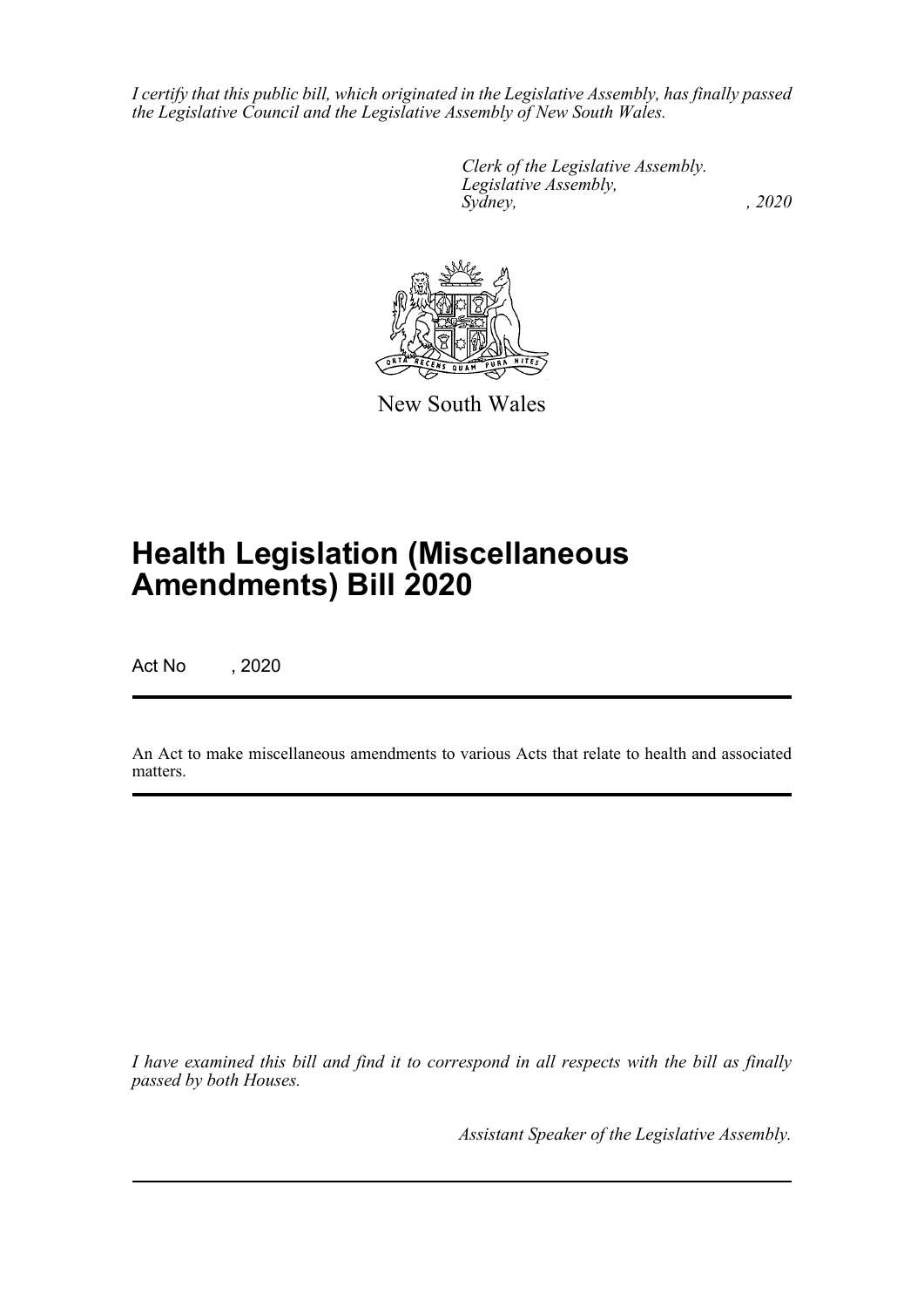Health Legislation (Miscellaneous Amendments) Bill 2020 [NSW]

#### <span id="page-2-0"></span>**The Legislature of New South Wales enacts—**

#### **1 Name of Act**

This Act is the *Health Legislation (Miscellaneous Amendments) Act 2020*.

#### <span id="page-2-1"></span>**2 Commencement**

- (1) This Act commences on the date of assent to this Act, except as otherwise provided by this section.
- (2) Schedule 1[6] commences on the commencement of Schedule 1 to the *Health Legislation Amendment Act 2018*.
- (3) Schedule 8 commences on 1 January 2021.
- (4) Schedule 9.2 commences, or is taken to have commenced, on 1 November 2020.
- (5) Schedule 9.4 commences, or is taken to have commenced, on 1 November 2020.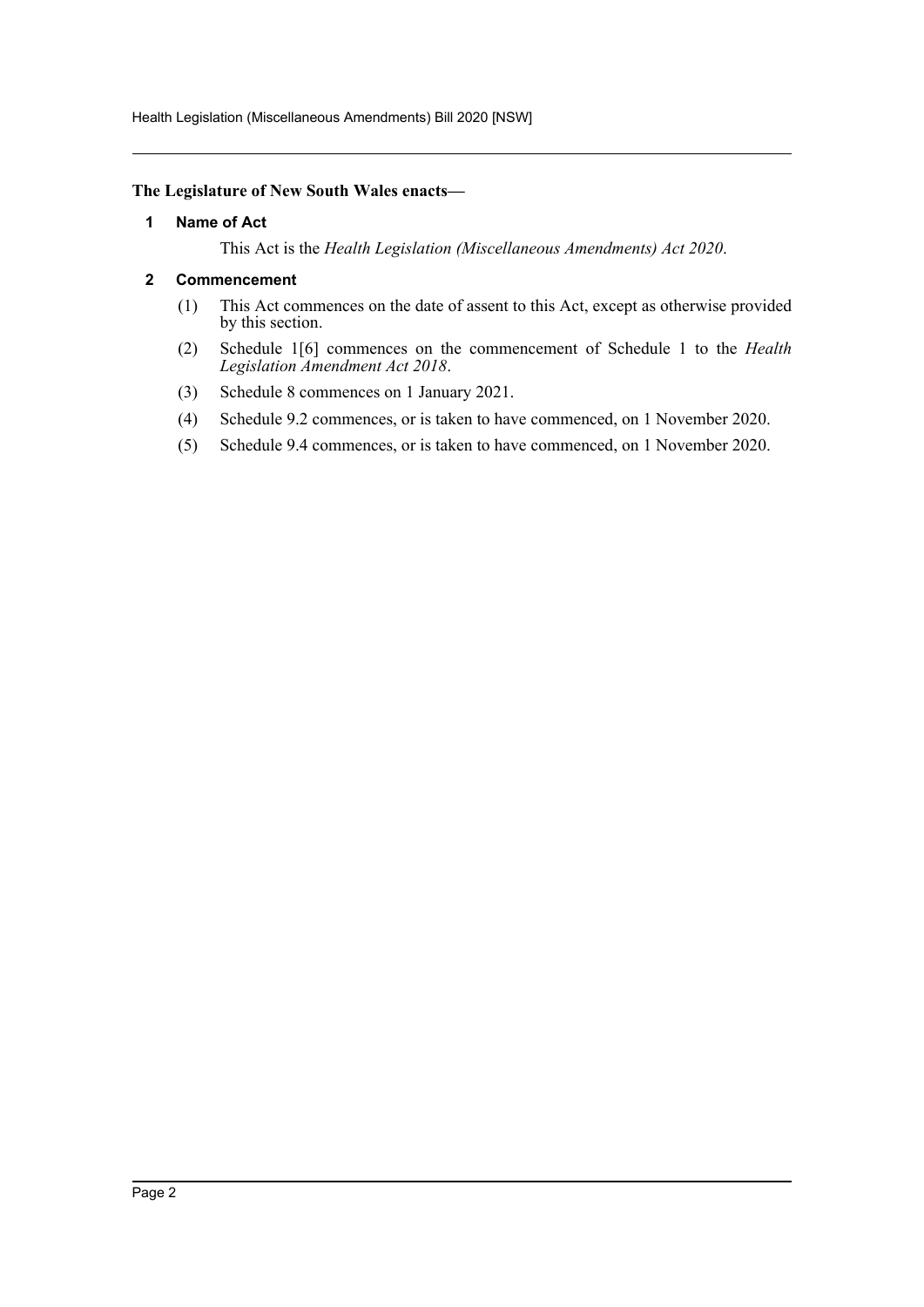# <span id="page-3-0"></span>**Schedule 1 Amendment of Health Care Complaints Act 1993 No 105**

# **[1] Section 4 Definitions**

Omit the definitions of *authorised person* and *disciplinary action*.

Insert in alphabetical order—

*authorised person* means an officer of the Commission who is authorised as referred to in section 31 or 63C, and includes the Commissioner. *disciplinary action* includes—

(a) the making of a prohibition order in relation to a health practitioner or a relevant health organisation, and

(b) the issue of a statement under section 41A in relation to a health practitioner or under section 45C in relation to a relevant health organisation.

*interim prohibition order* means an interim prohibition order made under section 41AA or 45B.

*prohibition order* means a prohibition order made under section 41A or 45C. *relevant health organisation* means a person that is a health organisation other than the following—

- (a) a public health organisation within the meaning of the *Health Services Act 1997*,
- (b) a public hospital within the meaning of the *Health Services Act 1997*,
- (c) a private health facility licensed under the *Private Health Facilities Act 2007*,
- (d) an organisation or class of organisation prescribed by the regulations for the purposes of this definition.

**Note.** Section 21(1) of the *Interpretation Act 1987* defines person to include an individual, a corporation and a body corporate or politic.

#### **[2] Sections 7(1)(a), 41AA(6) (definition of "code of conduct for non-registered health practitioners") and 41A(5) (definition of "code of conduct for non-registered health practitioners")**

Omit "section 100" wherever occurring. Insert instead "section 100(1)(a) or (b)".

#### **[3] Section 7 What can a complaint be made about?**

Insert after section  $7(1)(a)$ —

(a1) an alleged breach by a relevant health organisation of Division 1 or 3 of Part 7 of the *Public Health Act 2010* or of a code of conduct prescribed under section  $100(1)(c)$  of that Act, or

# **[4] Sections 8(2)(c)(i) and (iii), 18(2)(c) and (e), 23(1)(b)(iii) and (v), 26(2)(c) and 59(c)**

Insert "or relevant health organisation" after "health practitioner" wherever occurring.

# **[5] Section 9 How is a complaint made?**

Omit "section 35" from the note. Insert instead "section 97A".

# **[6] Sections 21A(2), 34A(3) and 63G(2) (as inserted by item [22])**

Omit "Division 6B or 6C of Part 2" wherever occurring.

Insert instead "Division 6B of Part 2 or Part 2A".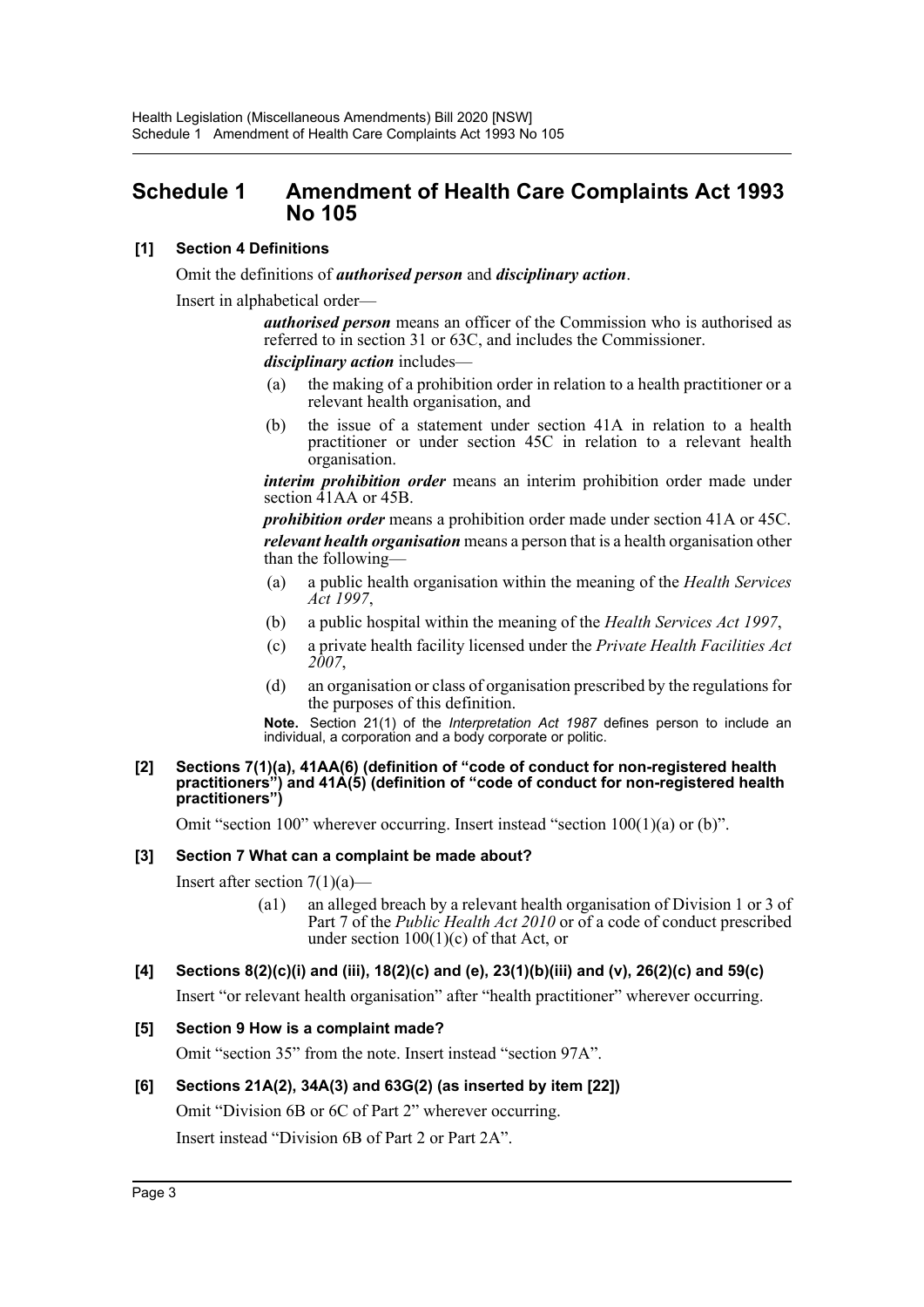# **[7] Sections 21A(3), 34A(4) and 99**

Omit "20 penalty units" wherever occurring in the penalty provisions.

Insert instead "200 penalty units".

#### **[8] Section 21A, note**

Insert at the end of the section—

**Note.** Failure of a health practitioner to comply with subsection (3) may constitute unsatisfactory professional conduct under the *Health Practitioner Regulation National Law (NSW)*.

#### **[9] Section 26 Reference of complaint to another person or body for investigation or other action**

Insert "or the licensee of a private health facility" after "organisation" where firstly occurring in section  $26(1)(a)$  and (3).

#### **[10] Section 26(1)(a) and (3)**

Insert "or licensee" after "organisation" where secondly occurring in section  $26(1)(a)$  and (3).

# **[11] Section 26(1)(b)**

Omit the paragraph. Insert instead—

- (b) to a person or body, other than a public health organisation, the licensee of a private health facility or a professional council, if it appears that—
	- (i) the complaint (or part) raises issues which require investigation by the person or body, or
	- (ii) the person or body is able to take some other appropriate action regarding the complaint (or part).

# **[12] Section 26(6)**

Omit the subsection. Insert instead—

(6) In this section—

*licensee* and *private health facility* have the same meanings as they have in the *Private Health Facilities Act 2007*.

*public health organisation* has the same meaning as in the *Health Services Act 1997*.

# **[13] Section 32**

Omit the section. Insert instead—

#### **32 Consent or search warrant required for residential premises**

An authorised person may not enter a part of premises used solely for residential purposes and exercise a function under section 33 except—

- (a) with the consent of the occupier of the premises, or
- (b) under the authority of a search warrant.

# **[14] Section 33 Powers of entry, search and seizure**

Omit "if authorised to do so under a search warrant," wherever occurring in section  $33(1)(c1)$  and  $(f1)$ .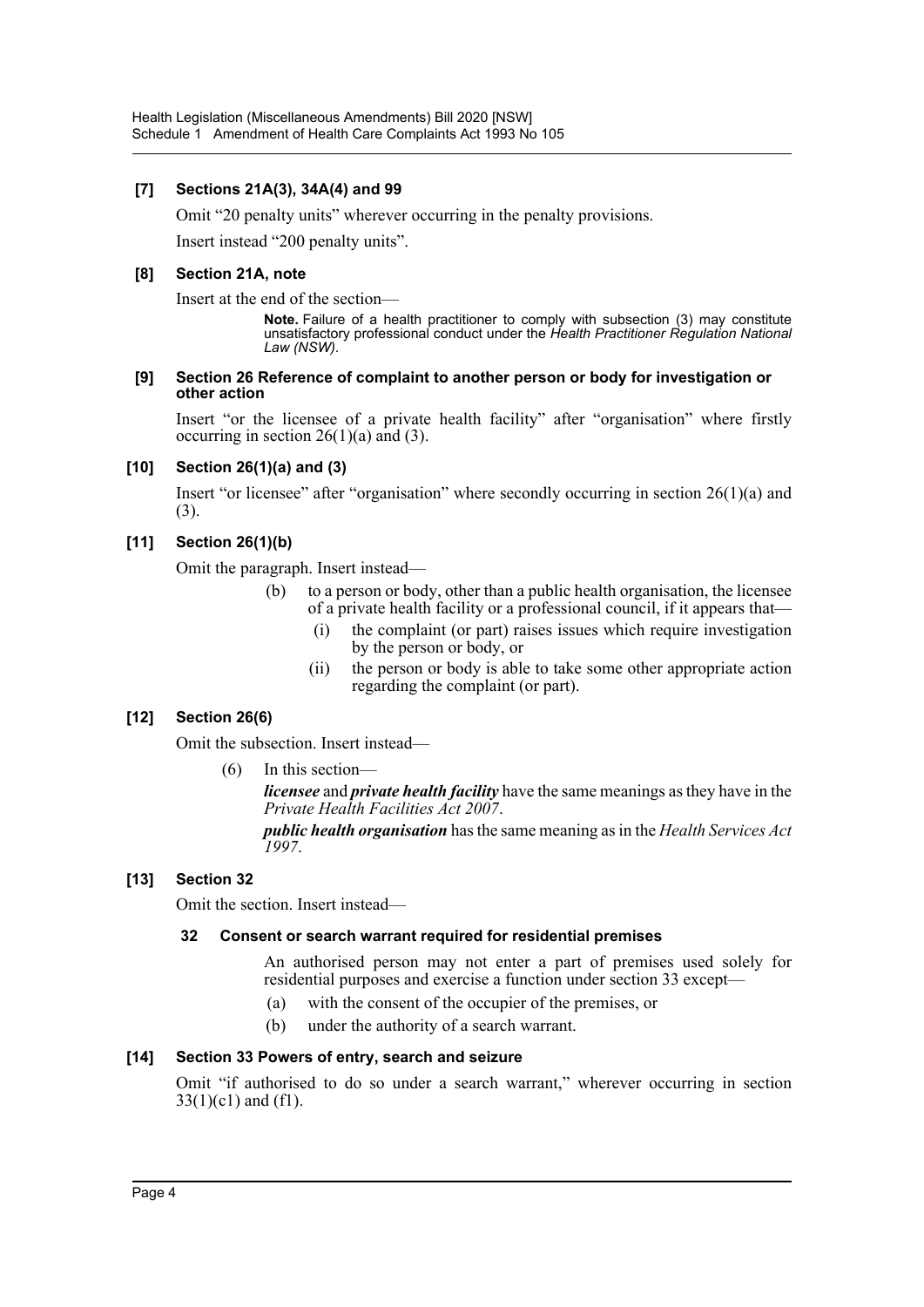| $[15]$ | Section 33(1)(f)                                                                                                                                                                   |
|--------|------------------------------------------------------------------------------------------------------------------------------------------------------------------------------------|
|        | Omit the paragraph.                                                                                                                                                                |
| $[16]$ | Section 33(2)                                                                                                                                                                      |
|        | Omit "under the authority of a search warrant".                                                                                                                                    |
| $[17]$ | Sections 35 and 36                                                                                                                                                                 |
|        | Omit the sections.                                                                                                                                                                 |
| $[18]$ | Section 41AA Interim prohibition orders                                                                                                                                            |
|        | Omit "order (an <i>interim prohibition order</i> )" from section 41AA(1).                                                                                                          |
|        | Insert instead "interim prohibition order".                                                                                                                                        |
| [19]   | Section 41A Prohibition orders and public statements                                                                                                                               |
|        | Omit "an order (a <i>prohibition order</i> )" from section $41A(2)(a)$ .                                                                                                           |
|        | Insert instead "a prohibition order".                                                                                                                                              |
| [20]   | Section 42 What action is taken at the end of an investigation?                                                                                                                    |
|        | Insert at the end of section $42(1)(c)$ —                                                                                                                                          |
|        | , or                                                                                                                                                                               |
|        | take action under section 45C.<br>(d)                                                                                                                                              |
| $[21]$ | Part 2, Division 7A                                                                                                                                                                |
|        | Insert after Division 7—                                                                                                                                                           |
|        | Action against relevant health organisations<br><b>Division 7A</b>                                                                                                                 |
|        | 45A<br><b>Definition</b>                                                                                                                                                           |
|        | In this Division—                                                                                                                                                                  |
|        | code of conduct for relevant health organisations means a code of conduct<br>prescribed by the regulations made under section $100(1)(c)$ of the <i>Public</i><br>Health Act 2010. |
|        |                                                                                                                                                                                    |

# **45B Interim prohibition orders**

- (1) The Commission may, during an investigation of a complaint against a relevant health organisation, make an interim prohibition order in relation to the relevant health organisation.
- (2) The Commission may make an interim prohibition order only if—
	- (a) it has a reasonable belief that the relevant health organisation has breached a code of conduct for relevant health organisations, and
	- (b) it is of the opinion that—
		- (i) the relevant health organisation poses a serious risk to the health or safety of members of the public, and
		- (ii) the making of an interim prohibition order is necessary to protect the health or safety of members of the public.
- (3) An interim prohibition order may do one or both of the following—
	- (a) prohibit the relevant health organisation from providing health services or specified health services,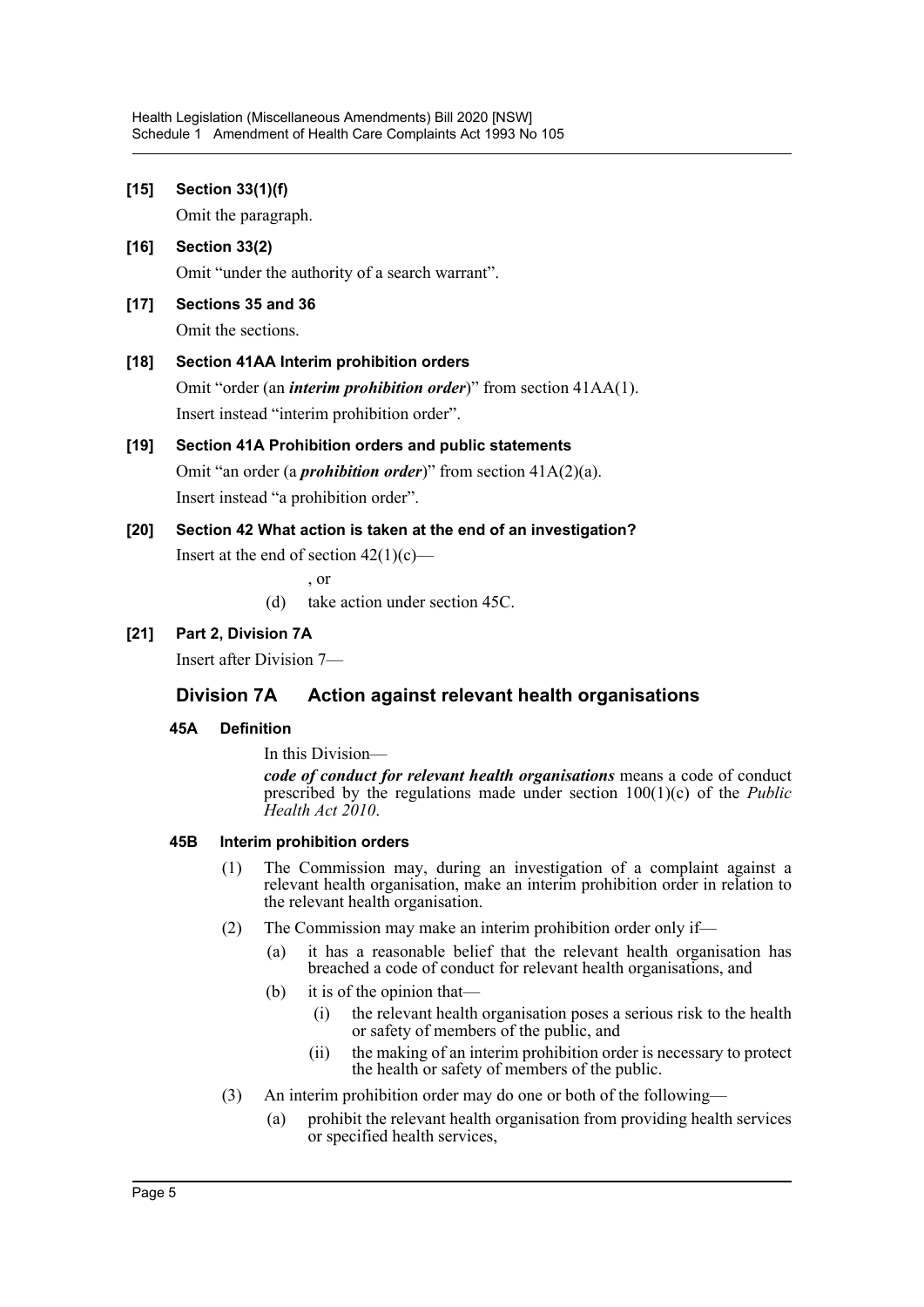- (b) place conditions the Commission thinks appropriate on the provision of health services or specified health services by the relevant health organisation.
- (4) An interim prohibition order remains in force for a period of 8 weeks or, if a shorter period is specified in the order, the shorter period.
- (5) The Commission must notify the relevant health organisation of its decision to make an interim prohibition order and provide the relevant health organisation with a written statement of the decision that sets out the grounds on which the decision was made as soon as practicable after the decision is made.

## **45C Prohibition orders and public statements**

- (1) The Commission may take action under this section if—
	- (a) it has complied with Division 7 in relation to an investigation of a complaint against a relevant health organisation, and
	- (b) it finds that the relevant health organisation has breached a code of conduct for relevant health organisations or has been convicted of a relevant offence, and
	- (c) it is of the opinion that the relevant health organisation poses a risk to the health or safety of members of the public.
- (2) The action that the Commission may take under this section is one or both of the following—
	- (a) make a prohibition order that does one or more of the following—
		- (i) prohibits the relevant health organisation from providing health services or specified health services for the period specified in the order or permanently,
		- (ii) places conditions the Commission thinks appropriate on the provision of health services or specified health services by the relevant health organisation for the period specified in the order or permanently,

**Note.** Section 102(3) of the *Public Health Act 2010* provides that it is an offence for a person to provide a health service in contravention of a prohibition order.

- (b) cause a public statement to be issued in a manner determined by the Commission identifying and giving warnings or information about the relevant health organisation and health services provided by the relevant health organisation.
- (3) The Commission may revoke or revise a statement issued under subsection  $(2)(b).$
- (4) In this section—

#### *relevant offence* means—

- (a) an offence under the *Private Health Facilities Act 2007*, or
- (b) an offence under Part 7 of the *Public Health Act 2010*, or
- (c) an offence under the *Fair Trading Act 1987* or the *Competition and Consumer Act 2010* of the Commonwealth that relates to the provision of health services.

#### **45D Commission to provide details of decision to make prohibition order**

(1) If the Commission makes any of the following decisions in relation to a relevant health organisation under section 45C, it must provide the relevant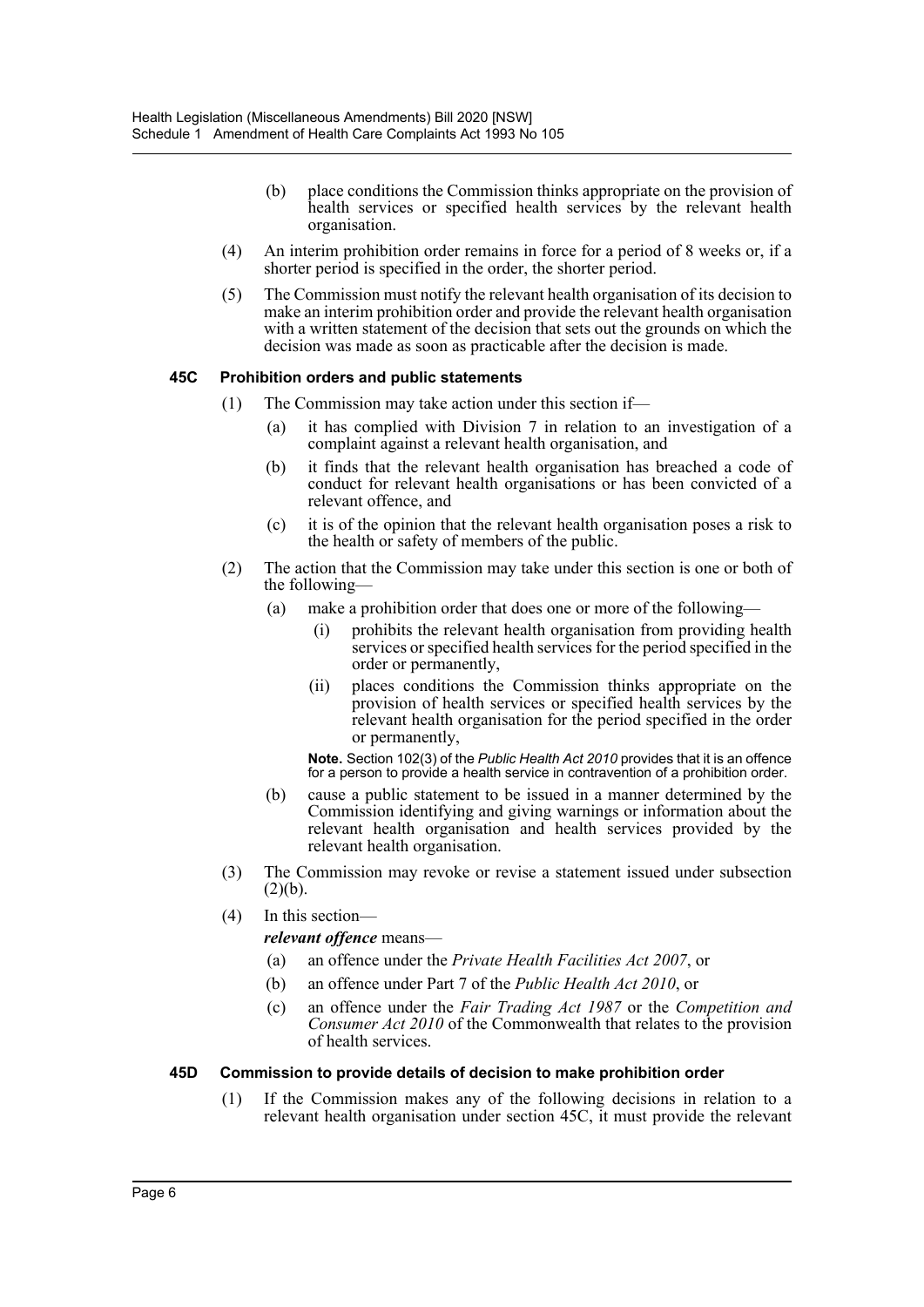health organisation with a written statement of the decision as soon as practicable after the decision is made—

- (a) a decision that the relevant health organisation has breached a code of conduct for relevant health organisations,
- (b) a decision to make a prohibition order in relation to the relevant health organisation,
- (c) a decision to issue, revoke or revise a public statement about the relevant health organisation under section 45C.
- (2) The statement of a decision must—
	- (a) set out all findings on material questions of fact, and
	- (b) refer to all evidence or other material on which the findings were based, and
	- (c) give the reasons for the decision.
- (3) Subject to subsections (4) and (5), the Commission—
	- (a) must provide a statement of the decision to the complainant, if any, and
	- (b) may provide a statement of the decision to a professional body or association that the Commission considers to be relevant to the relevant health organisation or to the area of practice to which the complaint relates, and
	- (c) may make a statement of the decision publicly available.
- (4) The Commission may remove from a statement of a decision that is provided to a person or body, or made publicly available, under subsection (3) material that it considers to be confidential information.
- (5) If confidential material is not included in the statement of a decision the statement should indicate that confidential material has been removed.
- (6) This section does not affect the power of a court to make an order for the discovery of documents or to require the giving of evidence or the production of documents to a court.
- (7) In this section—

*confidential information* means information that—

- (a) has not previously been published or made available to the public when a written statement of a decision to which it is or may be relevant is being prepared, and
- (b) relates to the personal or business affairs of a person, other than the person to whom the Commission is required to provide the written statement of the decision, and
- (c) is information—
	- (i) that was supplied in confidence, or
	- (ii) the publication of which would reveal a trade secret, or
	- (iii) that was provided in compliance with a duty imposed by or under an Act, or
	- (iv) the provision of which by the Commission would be in breach of an Act or law.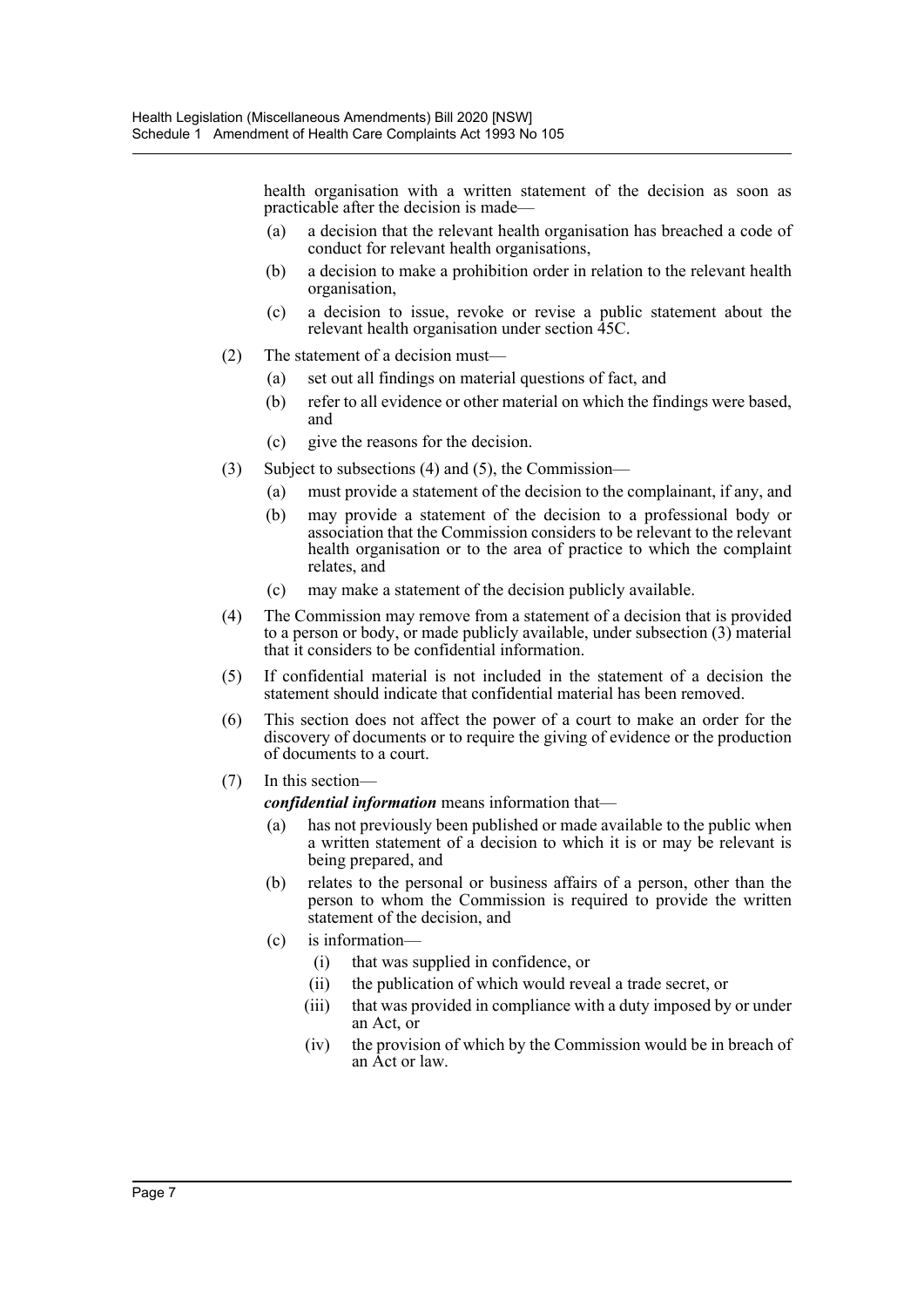## **45E Administrative review by Civil and Administrative Tribunal**

- (1) A relevant health organisation may apply to the Civil and Administrative Tribunal for an administrative review under the *Administrative Decisions Review Act 1997* of the following decisions under section 45B or 45C—
	- (a) a decision that the relevant health organisation has breached a code of conduct for relevant health organisations,
	- (b) a decision to make an interim prohibition order or a prohibition order in relation to the relevant health organisation,
	- (c) a decision to issue, revoke or revise a public statement about the relevant health organisation.
- (2) An application under this section is to be made within 28 days after the day on which the relevant health organisation is provided with the statement of the decision.

## **45F Register of orders**

The Commission is to—

- (a) keep a register containing copies of all prohibition orders and interim prohibition orders in force under this Division, and
- (b) cause the contents of the register to be made available for inspection free of charge by the public on the Commission's website.

# **[22] Part 3A**

Insert after Part 3—

# **Part 3A Assessment of compliance with relevant matter**

# **63A Definition**

In this Part—

#### *relevant matter* means—

- (a) an interim prohibition order or a prohibition order, or
- (b) a recommendation made by the Commission in a report under section  $42(1)(b)$ , or
- (c) a prohibition order made under section 149C(5) of the *Health Practitioner Regulation National Law (NSW)*, or
- (d) another matter prescribed by the regulations for the purposes of this definition.

#### **63B Compliance with relevant matter**

The Commission may take action under this Part to assess a person's compliance with a relevant matter.

#### **63C Authorisation of persons to assess compliance**

- (1) The Commission may authorise an officer of the Commission, in writing, to exercise the functions under section 63E.
- (2) The Commission must provide an authorised person with a certificate of authority in the form set out in Schedule 1.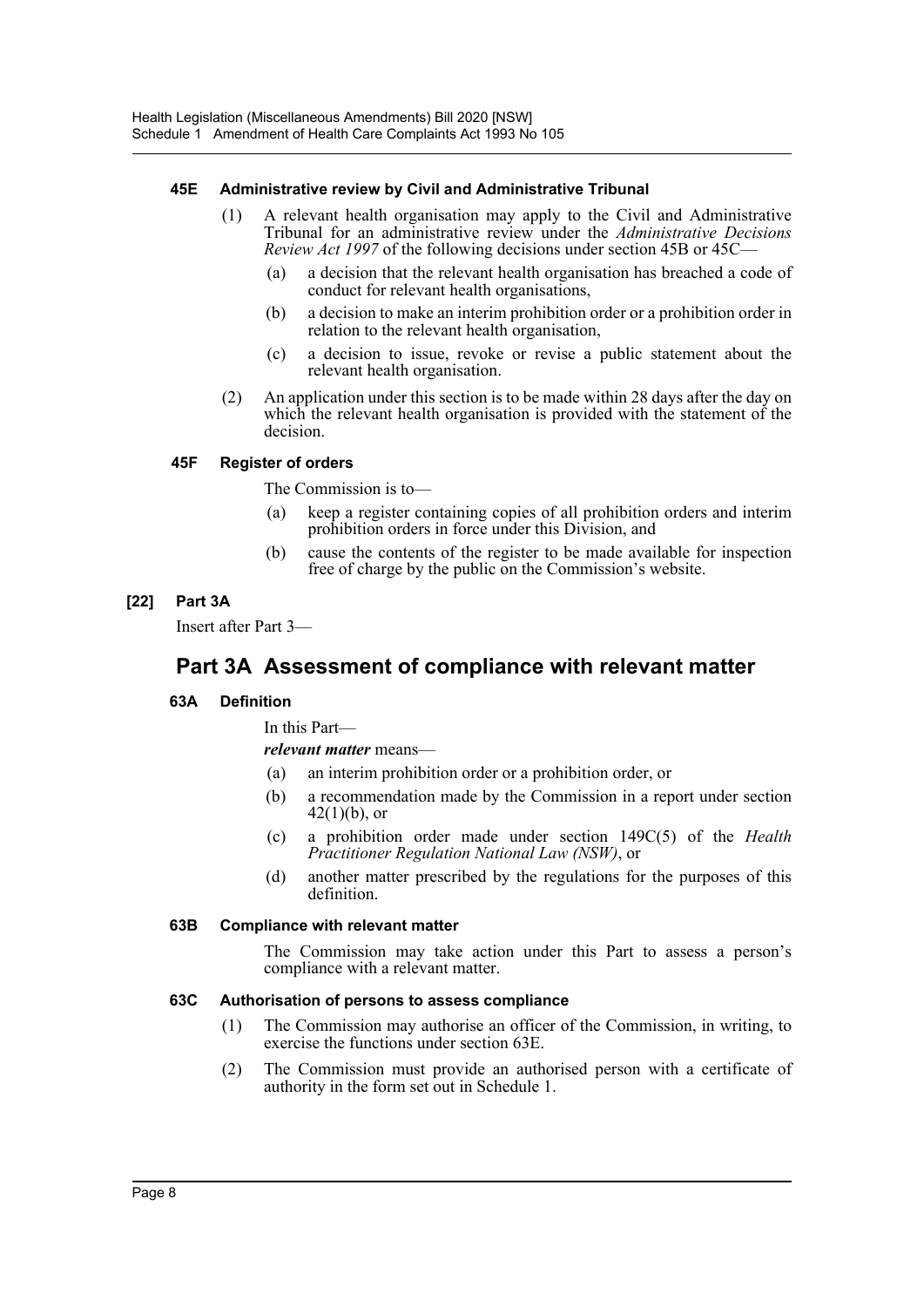(3) An authorised person exercising in a place a function conferred on the person under section 63E must, if requested by a person apparently in charge of the place, produce the certificate to the person.

#### **63D Consent or search warrant required for residential premises**

An authorised person may not enter a part of premises used solely for residential purposes and exercise a function under section 63E except—

- (a) with the consent of the occupier of the premises, or
- (b) under the authority of a search warrant.

#### **63E Powers of entry, search and seizure**

- (1) An authorised person may, for the purpose of assessing a person's compliance with a relevant matter, do one or more of the following-
	- (a) at any reasonable time, enter and inspect premises if the authorised person reasonably believes it is necessary to enter the premises for the purpose of ascertaining whether the relevant matter is being complied with or has been contravened,
	- (b) examine, seize, retain or remove equipment that the authorised person reasonably believes is, has been or may be used in connection with a possible contravention,
	- (c) require the production of and inspect stocks of any substance or drugs in or about the premises,
	- (d) seize stocks of any substance or drugs in or about the premises,
	- (e) require a person within the premises to produce records in the possession or under the control of the person relating to a possible contravention,
	- (f) take copies of, or extracts or notes from, the records,
	- (g) remove the records for the purposes of taking copies of, or notes from, the records,
	- (h) require a person at the premises to answer questions or otherwise provide information in relation to a possible contravention,
	- (i) require the owner or occupier of the premises to provide the authorised person with the assistance and facilities reasonably necessary to enable the authorised person to exercise the functions of an authorised person under this section.
- (2) If an authorised person removes records for the purposes of taking copies of, or notes from, the records, the authorised person must return the records to the owner of the records as soon as practicable.

#### **63F Search warrant**

- (1) An authorised person may apply to an authorised officer for a search warrant if the person has reasonable grounds for believing that entry to premises is necessary for the purpose of assessing a person's compliance with a relevant matter.
- (2) An authorised officer to whom an application is made under this section may, if satisfied that there are reasonable grounds for doing so, issue a search warrant authorising an authorised person named in the search warrant to—
	- (a) enter the premises specified in the warrant, and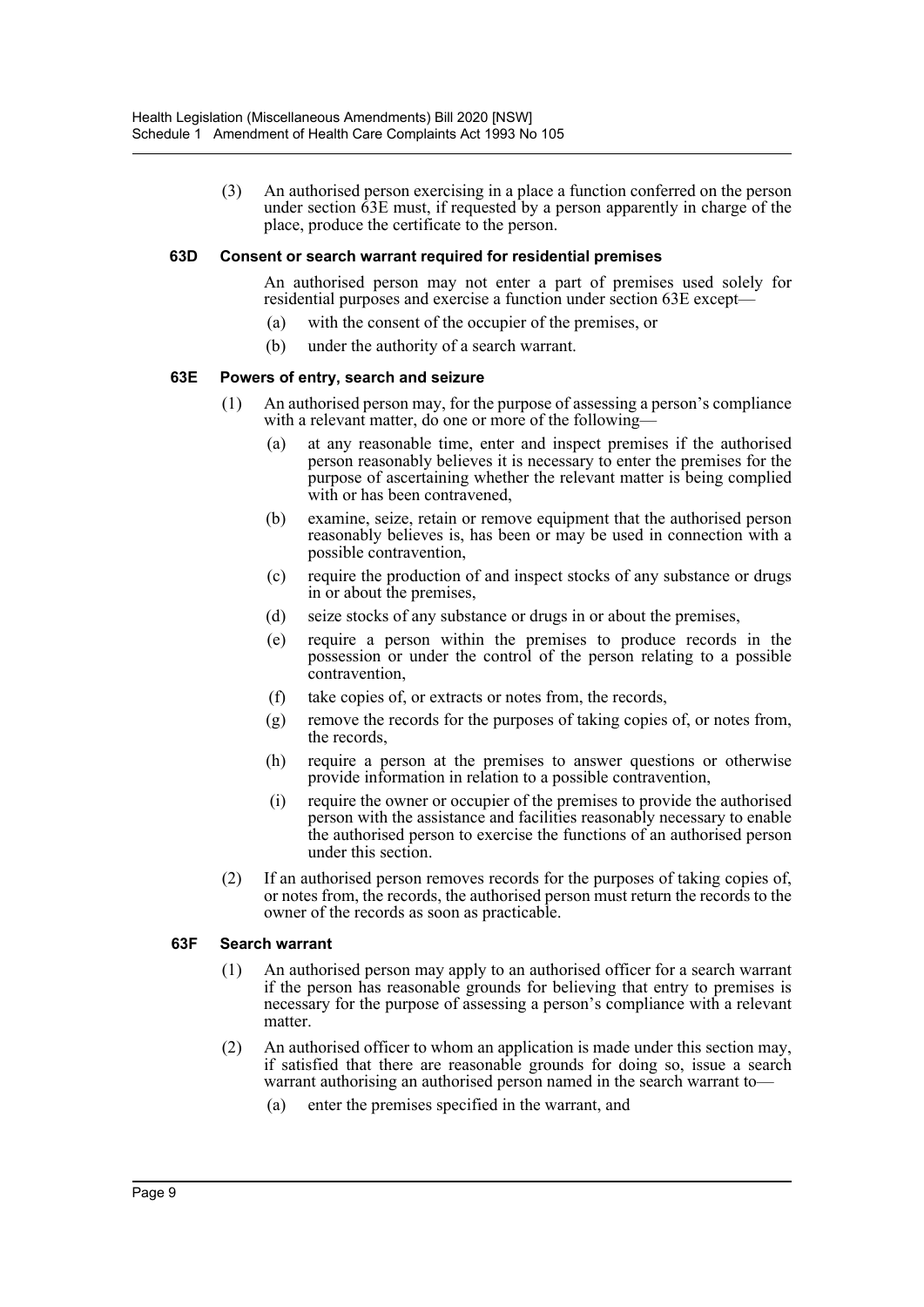- (b) exercise on the premises the functions of an authorised person under section 63E.
- (3) Part 5, Division 4 of the *Law Enforcement (Powers and Responsibilities) Act 2002* applies to a search warrant issued under this section.
- (4) In this section—

*authorised officer* has the same meaning as in the *Law Enforcement (Powers and Responsibilities) Act 2002*.

#### **63G Power of Commission to obtain information, records and evidence**

- (1) If the Commission is assessing compliance with a relevant matter and is of the opinion that a person is capable of giving information, producing documents, including medical records, or giving evidence that would assist in the assessment, the Commission may, by written notice given to the person, require the person to do one or more of the following—
	- (a) give to the Commission the information known to the person—
		- (i) in writing signed by the person or, for a corporation, by a competent officer of the corporation, and
		- (ii) within the reasonable time and in the way specified in the notice,
	- (b) produce the documents to the Commission in accordance with the notice,
	- (c) appear before the Commissioner, or a member of staff of the Commission authorised by the Commissioner, at a time and place specified in the notice that is reasonable and give the evidence, either orally or in writing, and produce the documents.
- (2) Information and documents may be given or provided to the Commission in compliance with this section despite another Act or law (other than Division 6B or 6C of Part 2 of the *Health Administration Act 1982*).
- (3) Section 37A applies in relation to information, documents or answers required to be given or produced under this section in the same way as that section applies in relation to a requirement under section 21A or 34A to give or produce information, documents or answers.
- (4) A person who is subject to a requirement under subsection (1) must not, without reasonable excuse, fail to comply with the requirement.

Maximum penalty—200 penalty units.

**Note.** Failure of a health practitioner to comply with subsection (4) may constitute unsatisfactory professional conduct under the *Health Practitioner Regulation National Law (NSW)*.

#### **[23] Section 80 Functions of Commission**

Insert after the first dot point in section  $80(1)(a)$ —

• complaints relating to a relevant health organisation, including an alleged breach by a relevant health organisation of a code of conduct prescribed by the regulations made under section  $100(1)(c)$  of the *Public Health Act 2010*

#### **[24] Section 94A, heading**

Omit "**or services**". Insert instead "**, health services or health service providers**".

# **[25] Section 94A(1) and (1A)**

Omit "or health service" wherever occurring.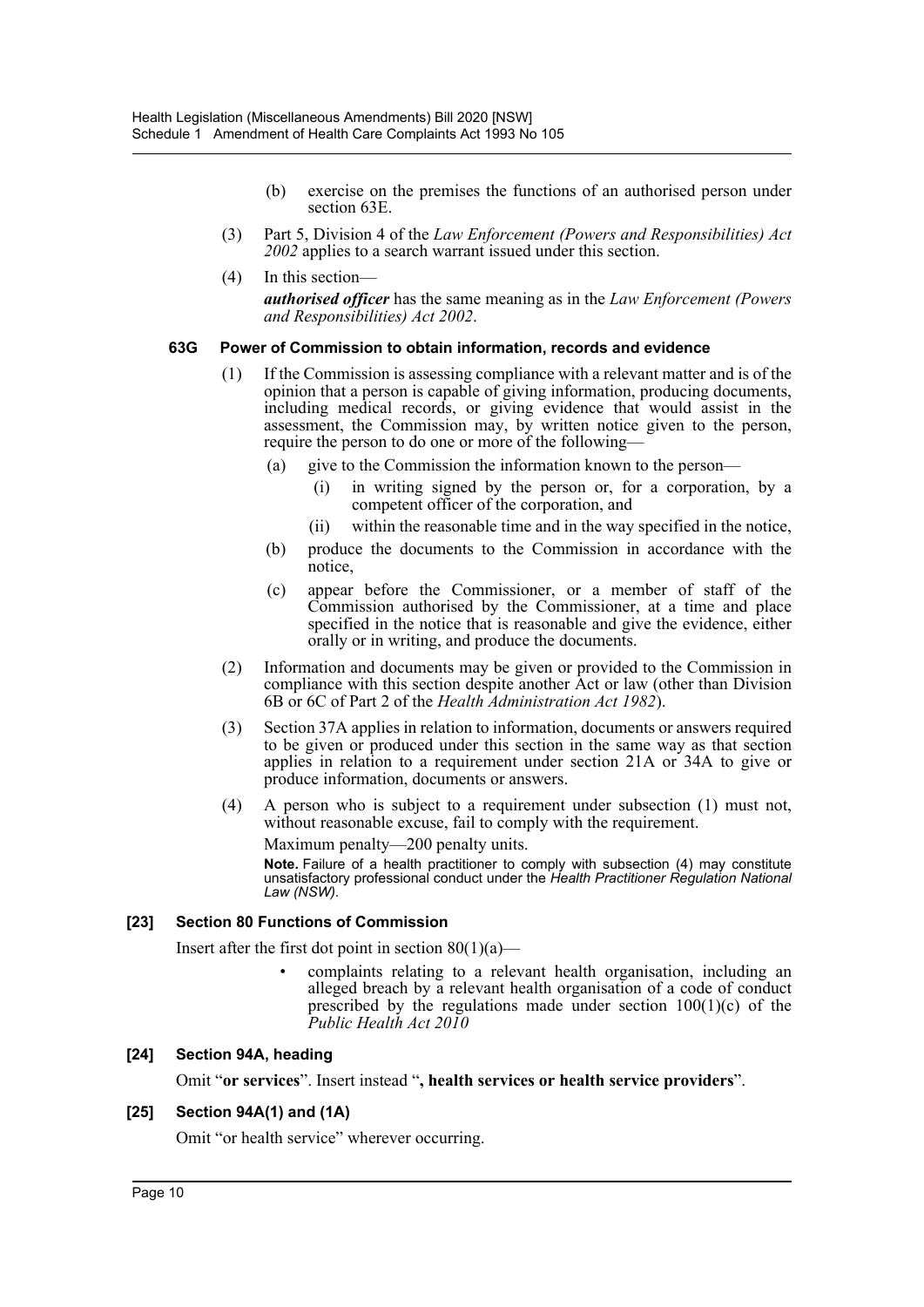Insert instead ", health service or health service provider".

#### **[26] Section 94C Protection from liability for certain publications**

Insert "45C, 45D," after "41B," in section 94C(1).

#### **[27] Sections 97A and 97B**

Insert after section 97—

#### **97A Offence—obstructing an authorised person or providing false information**

A person is guilty of an offence if the person—

- (a) prevents an authorised person from exercising a function under section 33 or 63E, or
- (b) hinders or obstructs an authorised person in the exercise of a function under section 33 or 63E, or
- (c) without reasonable excuse, refuses or fails to comply with a requirement made by or to answer a question asked by an authorised person under section 33 or 63E, or
- (d) provides information knowing that it is false or misleading in a material particular to an authorised person, the Commissioner or a member of staff of the Commission in connection with the exercise of their functions under this Act in relation to a complaint.

Maximum penalty—200 penalty units.

#### **97B Offence—impersonating an authorised person**

A person who impersonates or falsely represents that the person is an authorised person is guilty of an offence. Maximum penalty—200 penalty units.

#### **[28] Section 98 Offence—intimidation or bribery of complainants**

Omit "50 penalty units" from the penalty provision. Insert instead "200 penalty units".

#### **[29] Section 99A Offence—improper disclosure of information**

Insert after section 99A(2)—

(2A) A professional council, or a person exercising functions on behalf of a professional council, may not be compelled in any legal proceedings to give evidence about, or produce documents containing, information exchanged between a professional council and the Commission under this Act or the *Health Practitioner Regulation National Law (NSW)*.

#### **[30] Section 99A(3)**

Omit "Subsection (2) does". Insert instead "Subsections (2) and (2A) do".

#### **[31] Section 99A(3)(e)**

Insert after section 99A(3)(d)—

- (e) in relation to subsection (2A)—proceedings under the *Health Practitioner Regulation National Law (NSW), but only if—*
	- (i) the professional council is a party to the proceedings, and
	- (ii) the information is necessary for the just and equitable resolution of the proceedings.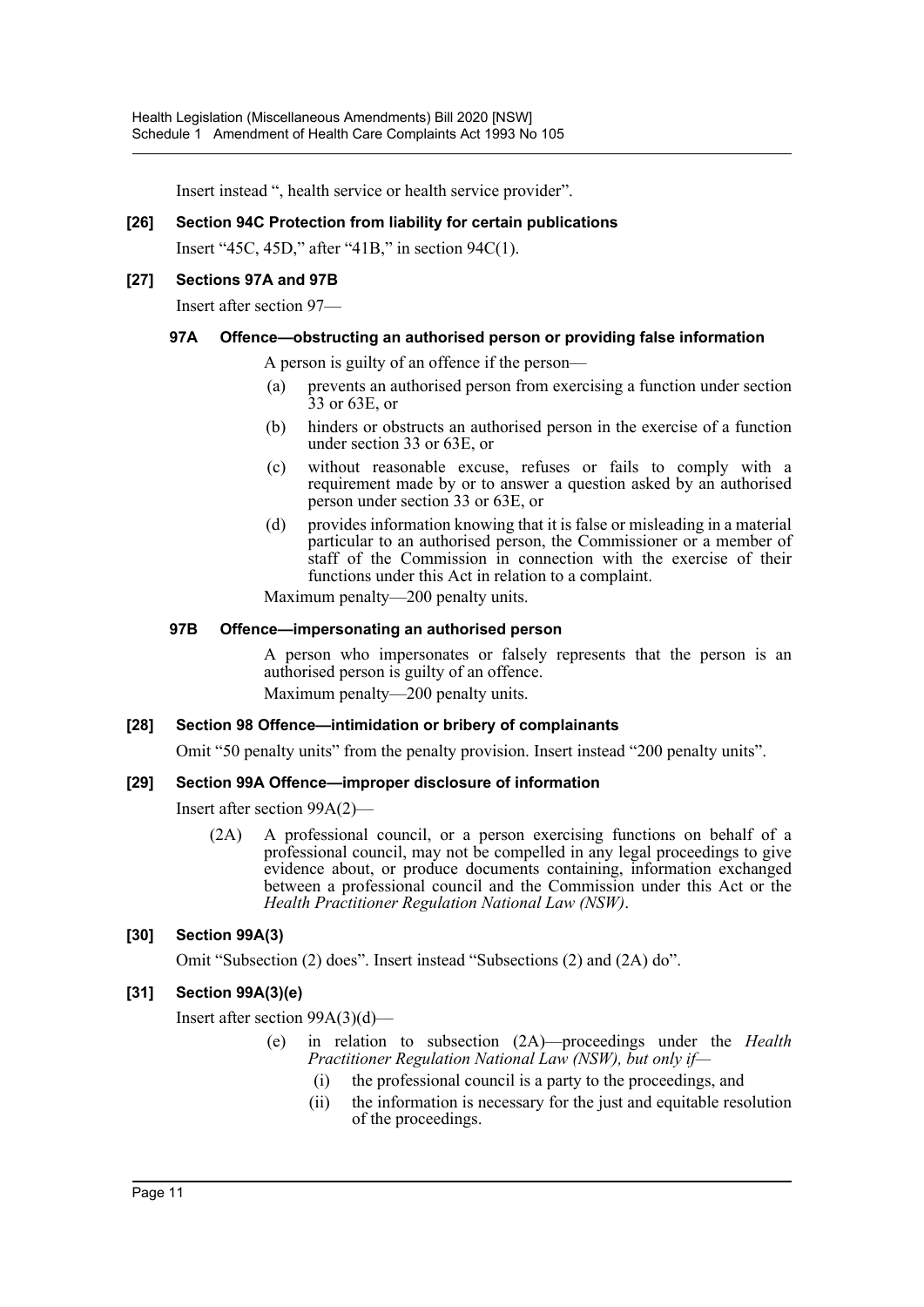# **[32] Schedule 1**

Omit the Schedule. Insert instead—

# **Schedule 1 Certificate of authority**

(sections 31(2) and 63C(2))

(Health Care Complaints Act 1993)

Valid until [*date*] No.[number]

This is to certify that [name of person being authorised], an example of whose signature appears below, [example of signature]

is authorised under section \*31(2)/63C(2) of the *Health Care Complaints Act 1993* to exercise the functions set out in section \*33/63E of the Act. The terms of section \*33/63E are reproduced on the back of this certificate.

[signature] Commissioner, Health Care Complaints Commission [Date] \* Delete whichever is inapplicable.

[*photograph of person*]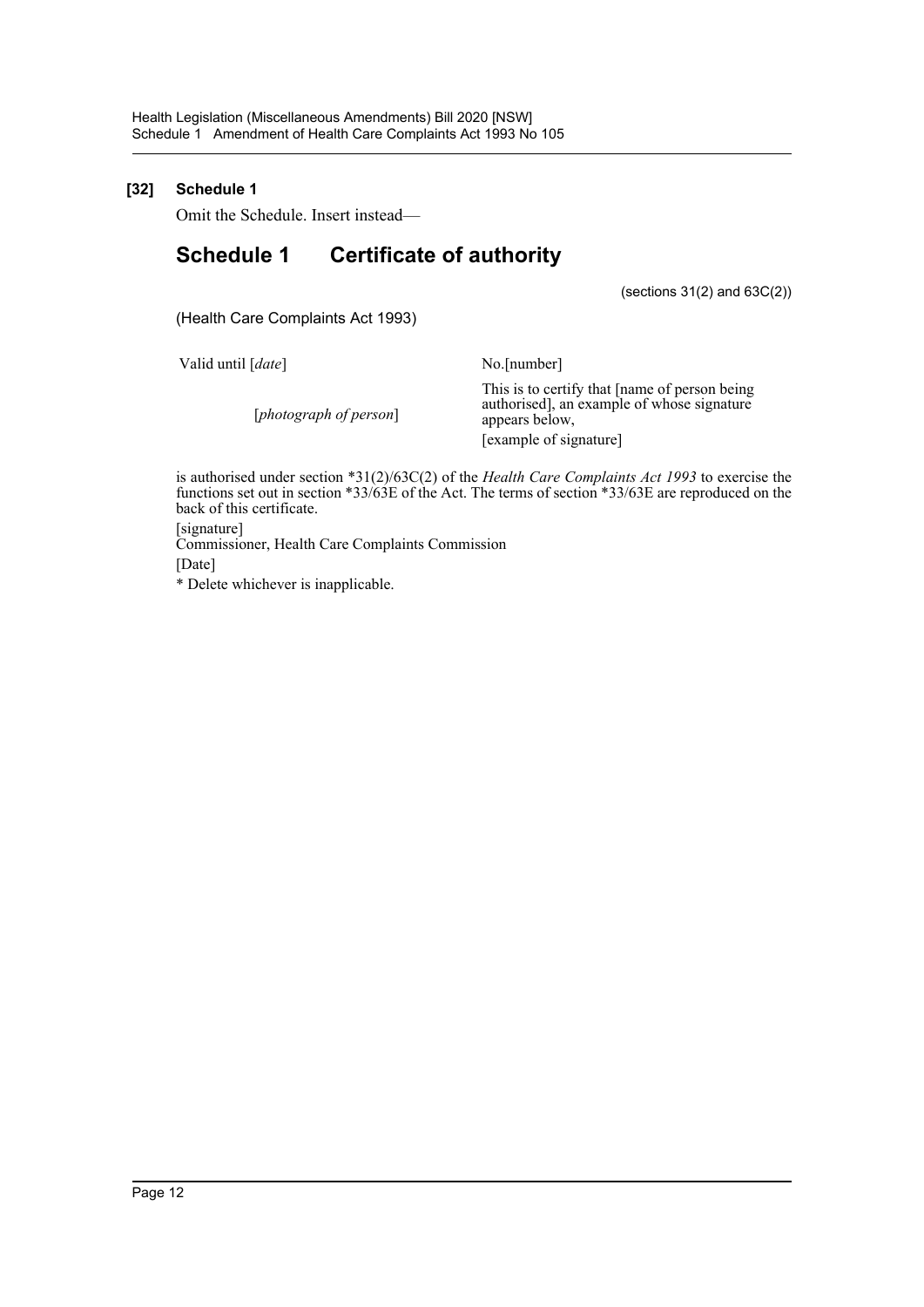# <span id="page-13-0"></span>**Schedule 2 Amendment of Health Practitioner Regulation (Adoption of National Law) Act 2009 No 86**

## **[1] Schedule 1 Modification of Health Practitioner Regulation National Law**

Insert after section 41D in Schedule 1[8]—

## **41DA Ministerial control [NSW]**

A Council is subject to the control and direction of the Minister, except in relation to—

- (a) the assessment or management of a complaint about a registered health practitioner or a student, including a decision to refer a complaint to a committee or the Tribunal; and
- (b) the assessment or management of a registered health practitioner or student who was or is the subject of a complaint or whose registration is subject to a condition, including a decision to refer a matter concerning the practitioner or student to the Tribunal; and
- (c) the terms of a recommendation by the Council; and
- (d) the contents of a report of the Council.

# **[2] Schedule 1[8], section 41O**

Omit "Subdivision 2 or 7 of Division 3 of".

# **[3] Schedule 1[13], section 139B(1)(e)**

Omit "34A(4)". Insert instead "21A(3), 34A(4) or 63G(4)".

# **[4] Schedule 1[13], section 139I**

Insert at the end of the section—

- (2) A National Board must, within 3 business days of receiving a notice under section 130 from a registered health practitioner or student to whom the following applies, provide the Council for the health profession in which the practitioner or student is registered with a copy of the notice—
	- (a) for a registered health practitioner—
		- (i) the relevant event the subject of the notice, or the matters to which the relevant event relates, occurred in or relates to New South Wales; or
		- (ii) the principal place of practice of the registered health practitioner is in New South Wales;
	- (b) for a student—the relevant event the subject of the notice, or the matters to which the relevant event relates, occurred in or relates to New South Wales.
- (3) In this section
	- *relevant event* has the same meaning as it has in section 130.

# **[5] Schedule 1[15], section 176BA(8)**

Insert "and section 176BB" after "this section".

# **[6] Schedule 1[15], section 176BB**

Insert after section 176BA—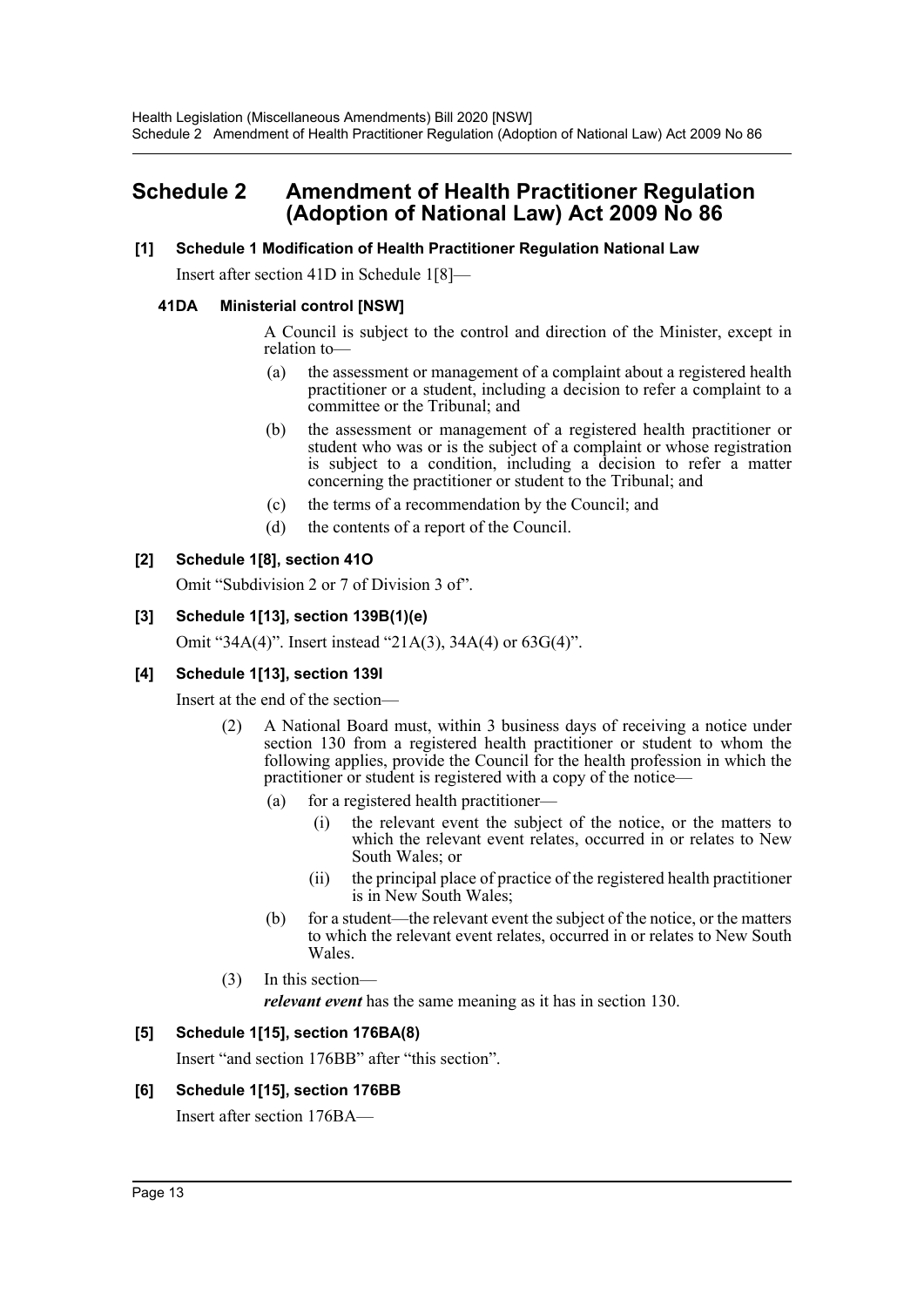#### **176BB Council to notify employers and accreditors about suspension or cancellation of registration and possible contravention of conditions [NSW]**

- (1) A Council must, as soon as practicable after one of the following decisions is made in relation to a registered health practitioner, give written notice of the decision to each employer or accreditor of the practitioner concerned—
	- (a) a decision by the Council to suspend the registered health practitioner's registration;
	- (b) in relation to the Council for the health profession in which the practitioner is registered—
		- (i) a decision by the Tribunal to suspend the registered health practitioner's registration; and
		- (ii) a decision by the Tribunal to cancel the registered health practitioner's registration.
- (2) If a Council reasonably believes that a registered health practitioner has contravened a condition imposed on the practitioner's registration, the Council may, if it considers it appropriate, give written notice of the alleged contravention to each employer or accreditor of the practitioner.

# **[7] Schedule 1[25], Schedule 5F, clause 15(1A)**

Insert after clause 15(1)—

(1A) The declaration must be accompanied by the fee prescribed by the NSW regulations.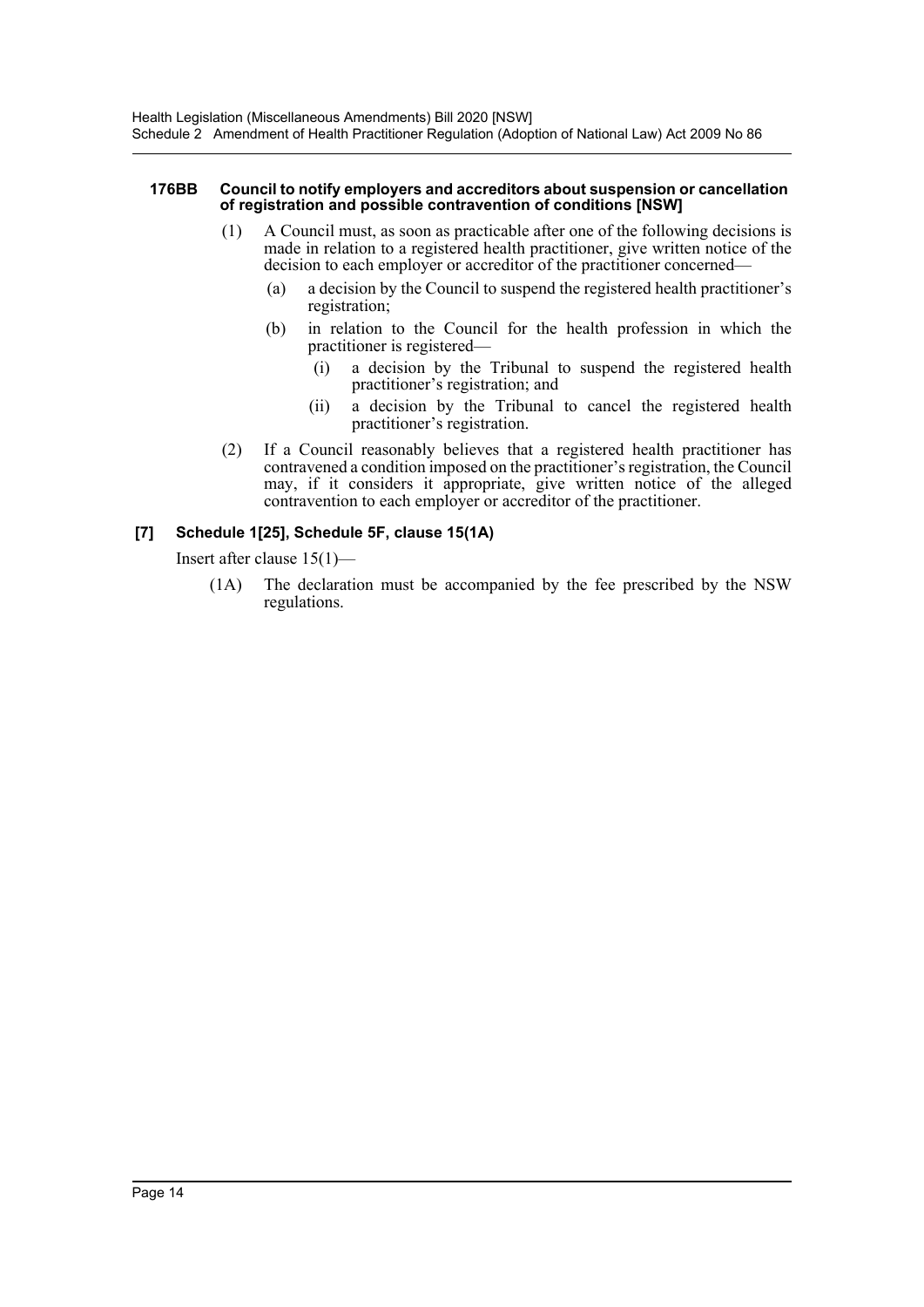# <span id="page-15-0"></span>**Schedule 3 Amendment of Health Services Act 1997 No 154**

# **[1] Section 99 Duty to report certain criminal and disciplinary matters**

Omit section 99(2). Insert instead—

- (2) A visiting practitioner appointed by a public health organisation who is the subject of one of the following findings must report that fact to the chief executive of the organisation, and provide the chief executive with a copy of the finding, within  $\overline{7}$  days of receiving notice of the finding—
	- (a) a finding of unsatisfactory professional conduct or professional misconduct made under the *Health Practitioner Regulation National Law (NSW)*,
	- (b) a finding made under the law of another State or Territory that substantially corresponds to or is substantially the same as a finding referred to in paragraph (a).

## **[2] Section 117 Duty to report certain criminal conduct and disciplinary matters**

Omit section 117(2). Insert instead—

- (2) A member of staff who is the subject of one of the following findings must report that fact to the chief executive of the relevant organisation, and provide the chief executive with a copy of the finding, within 7 days of receiving notice of the finding—
	- (a) a misconduct finding made under the *Health Practitioner Regulation National Law (NSW)*,
	- (b) a finding made under the law of another State or Territory that substantially corresponds to or is substantially the same as a finding referred to in paragraph (a).

#### **[3] Section 123 Inquiries by Health Secretary**

Omit "122(c)" from section 123(4). Insert instead "122(1)(c)".

#### **[4] Section 126AA**

Insert after section 126—

#### **126AA Provision or disclosure of information**

- (1) A person who conducts or assists in the conduct of a relevant inquiry cannot be compelled, in relation to a document that was prepared, or a communication that was made, for the dominant purpose of a relevant inquiry, to—
	- (a) produce the document or disclose the communication to a court, tribunal, board, person or body, or
	- (b) disclose information that the person obtained from the document or communication to a court, tribunal, board, person or body.
- (2) A document prepared for the dominant purpose of a relevant inquiry cannot be adduced or admitted in proceedings, other than with the consent of the Health Secretary.
- (3) This section does not prevent the Health Secretary from providing a copy of a final report of a relevant inquiry to a person or body at the Health Secretary's discretion.
- (4) In this section—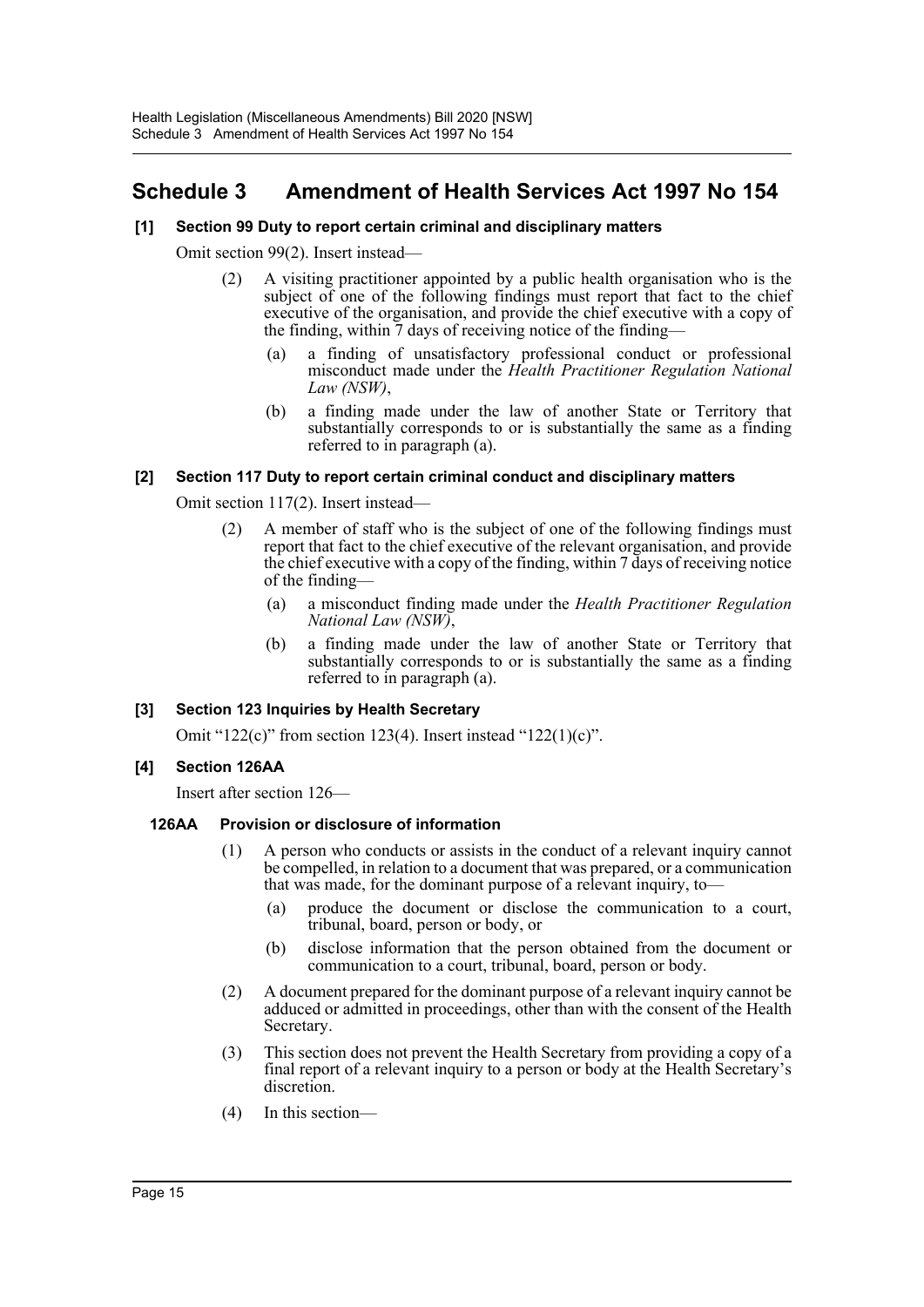*relevant inquiry* means an inquiry by the Health Secretary under section 122(1)(c) or 123.

# **[5] Section 127 Determination of subsidies**

Omit "122(e)" from section 127(3). Insert instead "122(1)(e)".

#### **[6] Schedule 6 Provisions relating to members and procedure of Ambulance Service Advisory Board**

Omit the definition of *staff member* from clause 1.

## **[7] Schedule 6, clause 5(c1)**

Insert after clause 5(c)—

(c1) is removed from office by the Health Secretary under this clause, or

# **[8] Schedule 6, clause 5(g) and (h)**

Omit "or" from the end of clause 5(g) and omit clause 5(h).

# **[9] Schedule 6, clause 5(2)**

Insert at the end of the clause—

(2) The Health Secretary may remove an appointed member from office at any time, for any reason or no reason and without notice.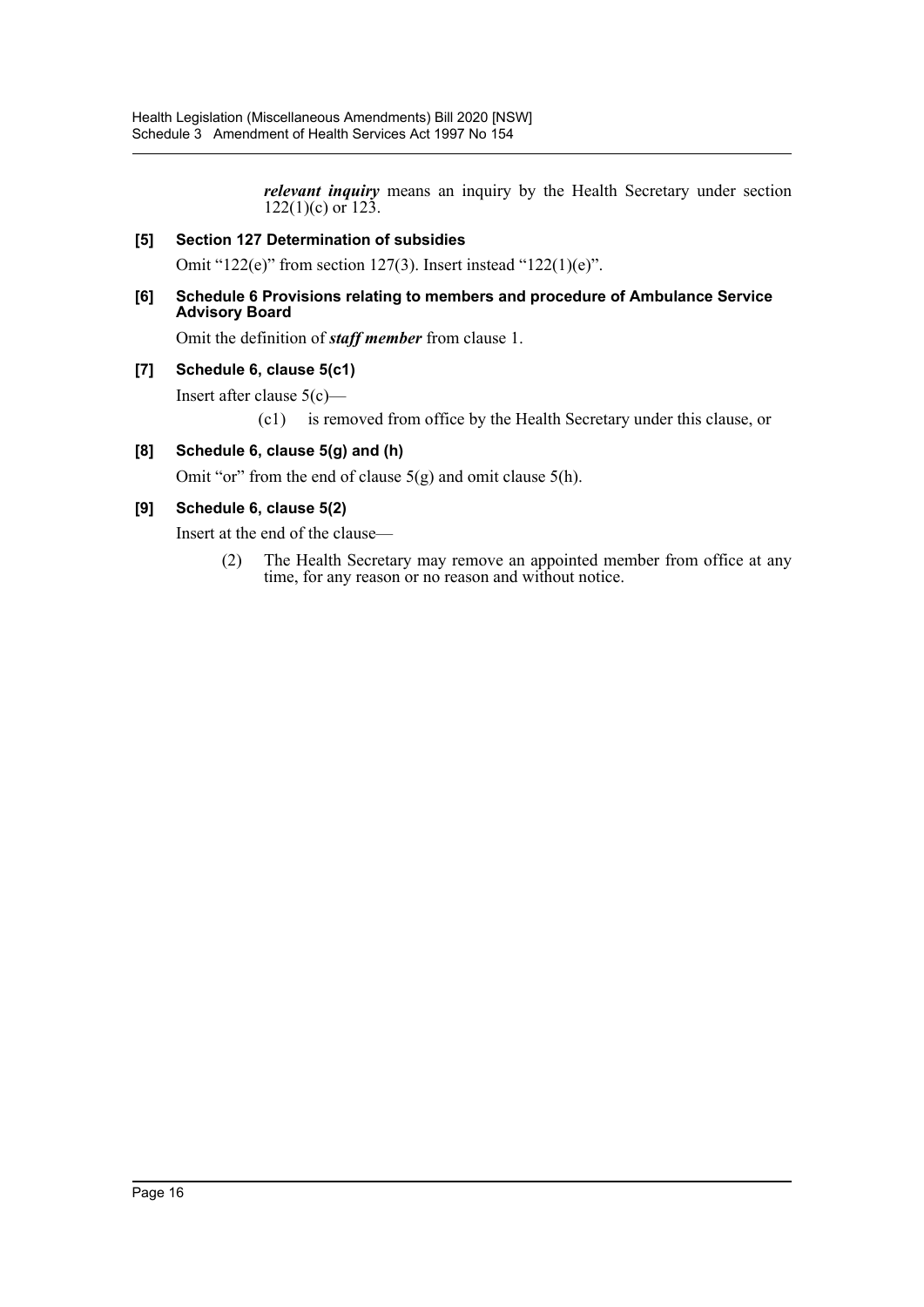# <span id="page-17-0"></span>**Schedule 4 Amendment of Human Tissue Act 1983 No 164**

# **[1] Section 4 Definitions**

Insert after section 4(1)—

- (1A) The regulations may—
	- (a) prescribe additional bodily materials or classes or types of bodily materials as tissue for the purposes of this Act, and
	- (b) exclude bodily materials or classes or types of bodily materials from being tissue for the purposes of this Act.

# **[2] Section 25 Consent by coroner**

Omit section 25(1)–(3). Insert instead—

(1) If a coroner has jurisdiction to hold an inquest under the *Coroners Act 2009* in respect of the death of a person, a designated officer for a hospital, a senior available next of kin or a principal care officer must not authorise the removal of tissue from the person's body unless a coroner has given consent to the removal of the tissue.

Maximum penalty—40 penalty units or imprisonment for 6 months, or both.

- (2) A consent by a coroner under this section may be given before a person's death if the coroner reasonably believes the coroner will have jurisdiction to hold an inquest under the *Coroners Act 2009* in respect of the person's death.
- (2A) A consent by a coroner under this section may be withdrawn by the coroner at any time.
	- (3) If a coroner has jurisdiction to hold an inquest under the *Coroners Act 2009* in respect of the death of a person to whom section 24(1) applies, the removal of tissue from the body of the person is not authorised unless a coroner has given consent to the removal of the tissue.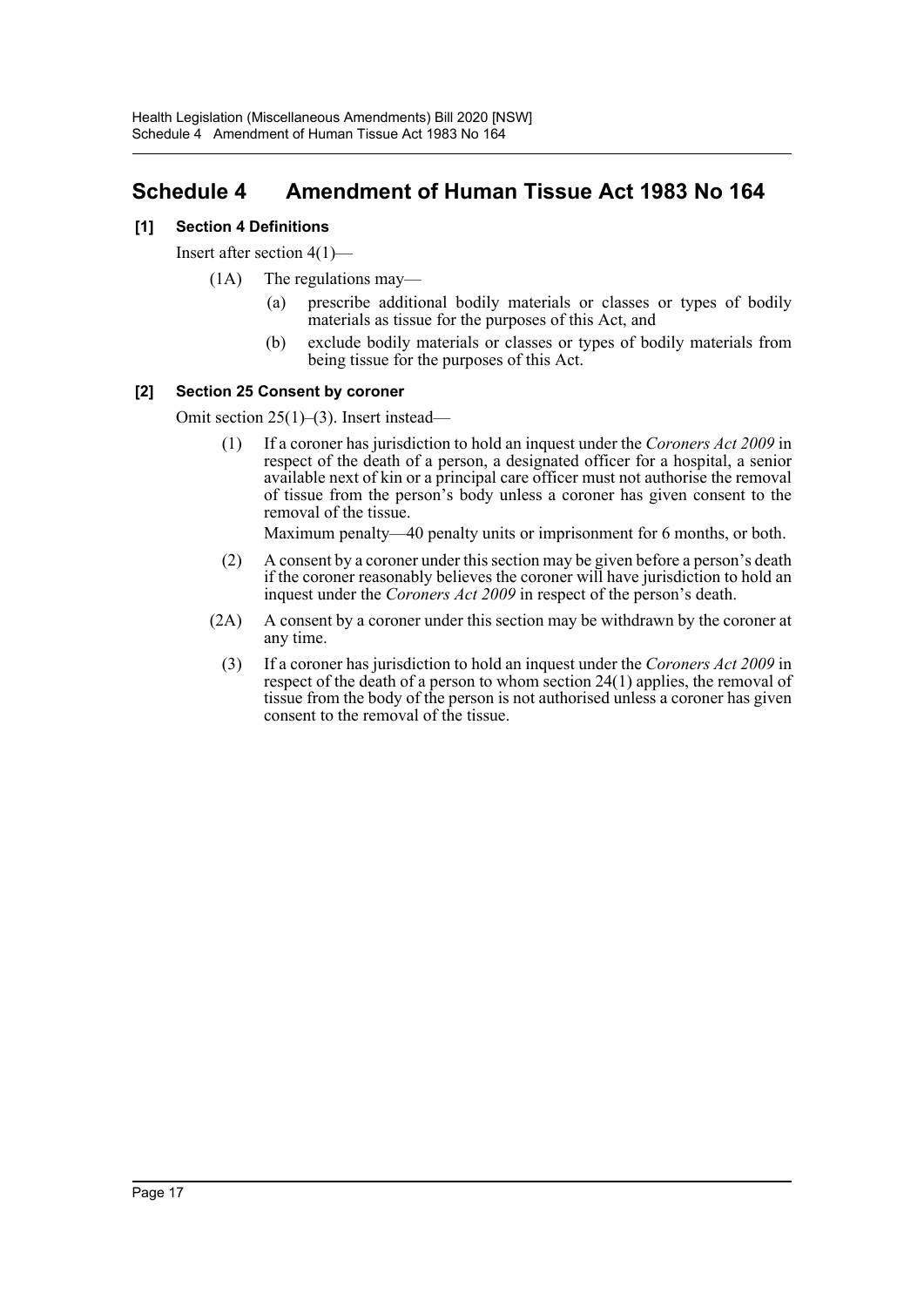# <span id="page-18-0"></span>**Schedule 5 Amendment of Private Health Facilities Act 2007 No 9**

# **[1] Section 57A**

Insert after section 57—

#### **57A Duty to report certain criminal and disciplinary matters**

- (1) A registered health practitioner who practises at a private health facility and is charged with having committed, or is convicted of, a serious sex or violence offence must, within 7 days of the charge being laid or the conviction, report that fact in writing to the licensee of the private health facility.
- (2) A registered health practitioner who practises at a private health facility and is the subject of one of the following findings must report that fact to the licensee of the private health facility, and provide the licensee with a copy of the finding, within 7 days of receiving notice of the finding—
	- (a) a finding of unsatisfactory professional conduct or professional misconduct made under the *Health Practitioner Regulation National Law (NSW)*,
	- (b) a finding made under the law of another State or Territory that substantially corresponds to or is substantially the same as a finding referred to in paragraph (a).
- (3) A licensee may nominate the person occupying a specified position at the private health facility as the person to whom reports under this section are to be made and who is authorised to receive reports on behalf of the licensee.
- (4) In this section—

*registered health practitioner* has the same meaning as in the *Health Practitioner Regulation National Law (NSW)*.

*serious sex or violence offence* means an offence involving sexual activity, sexual touching or a sexual act, physical violence or the threat of physical violence that—

- (a) if committed in New South Wales, is punishable by imprisonment for 12 months or more, or
- (b) if committed elsewhere than in New South Wales, would have been an offence punishable by imprisonment for 12 months or more if committed in New South Wales,

and includes an attempt to commit, or a conspiracy to commit, the offence.

# **[2] Section 63 Proceedings for offences**

Omit "with summarily before the Local Court." from section 63(1). Insert instead—

with—

- (a) summarily before the Local Court, or
- (b) summarily before the Supreme Court in its summary jurisdiction.

# **[3] Section 63(1A)**

Insert after section 63(1)—

(1A) If proceedings are brought in the Local Court, the maximum monetary penalty that the Local Court may impose for the offence is 200 penalty units, despite a higher maximum monetary penalty being provided for the offence.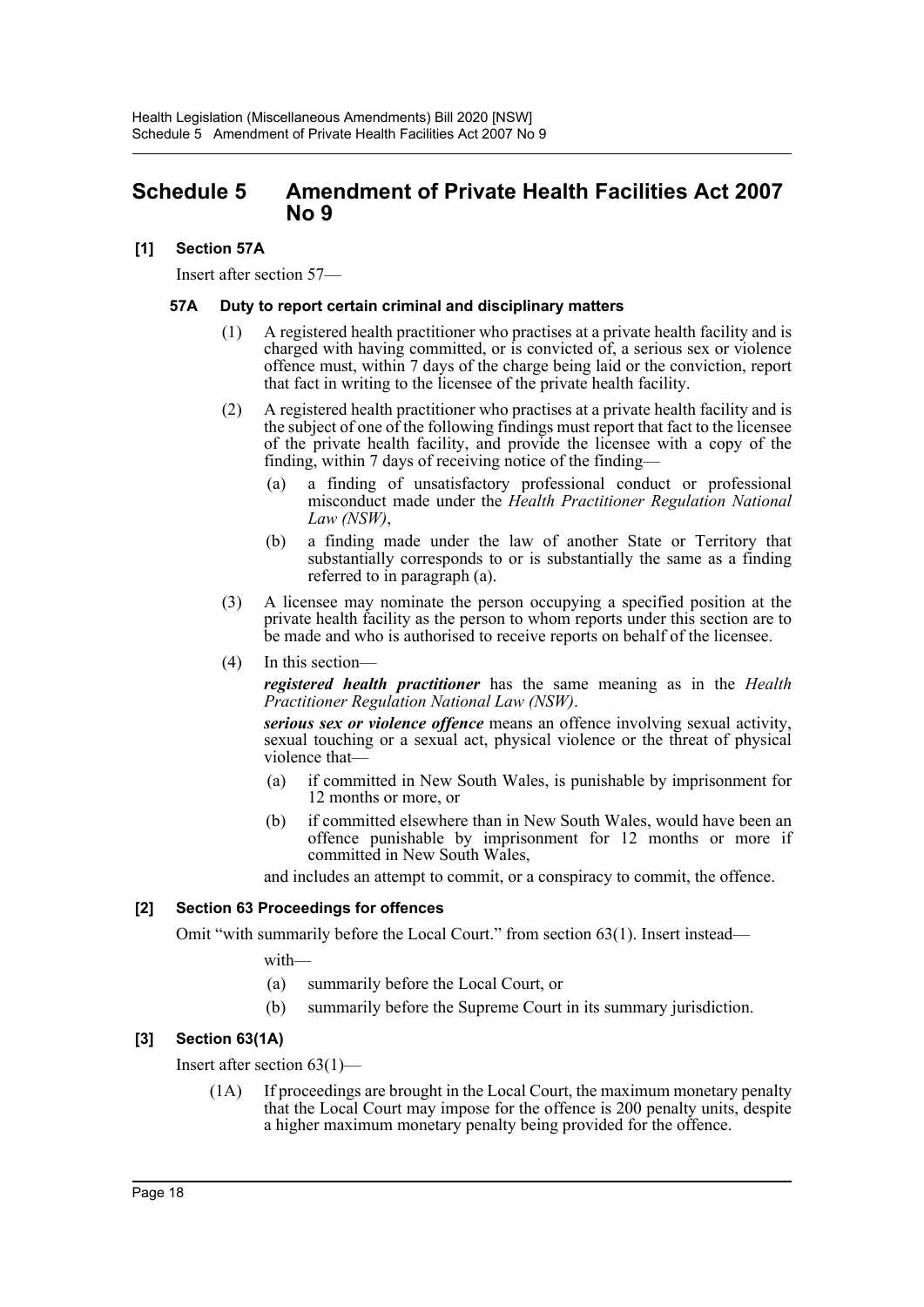# <span id="page-19-0"></span>**Schedule 6 Amendment of Public Health Act 2010 No 127**

# **[1] Section 5 Definitions**

Insert in alphabetical order in section 5(1)—

*relevant health organisation* has the same meaning as it has in the *Health Care Complaints Act 1993*.

## **[2] Section 61, heading**

Insert "**or testing**" after "**examination**".

# **[3] Section 61(1)**

Omit the subsection. Insert instead—

- (1) This section applies if the Secretary—
	- (a) knows, or suspects on reasonable grounds, that a person has a Category 4 or 5 condition, and
	- (b) considers that the person may, on that account, be a risk to public health, and
	- (c) considers that the nature of the condition warrants medical examination or testing relating to the condition.

## **[4] Section 61(2)**

Omit "and associated tests".

Insert instead "or test relating to the Category 4 or 5 condition".

#### **[5] Section 61(3)**

Omit "and associated tests". Insert instead "or test".

#### **[6] Section 61(6)**

Omit "must, as soon as practicable, provide the Secretary with a report of the examination, including the results of any associated tests".

Insert instead "or test must, as soon as practicable, provide the Secretary with a report of the examination or the results of the test".

# **[7] Part 7, Division 2, heading**

Omit "**for which no registration is required**".

Insert instead "**by non-registered health practitioners and relevant health organisations**".

# **[8] Section 100, heading**

Insert "**and relevant health organisations**" after "**practitioners**".

# **[9] Section 100(1)(c)**

Insert at the end of section  $100(1)(b)$ —

, and

(c) relevant health organisations.

# **[10] Section 100, note**

Omit the note. Insert instead—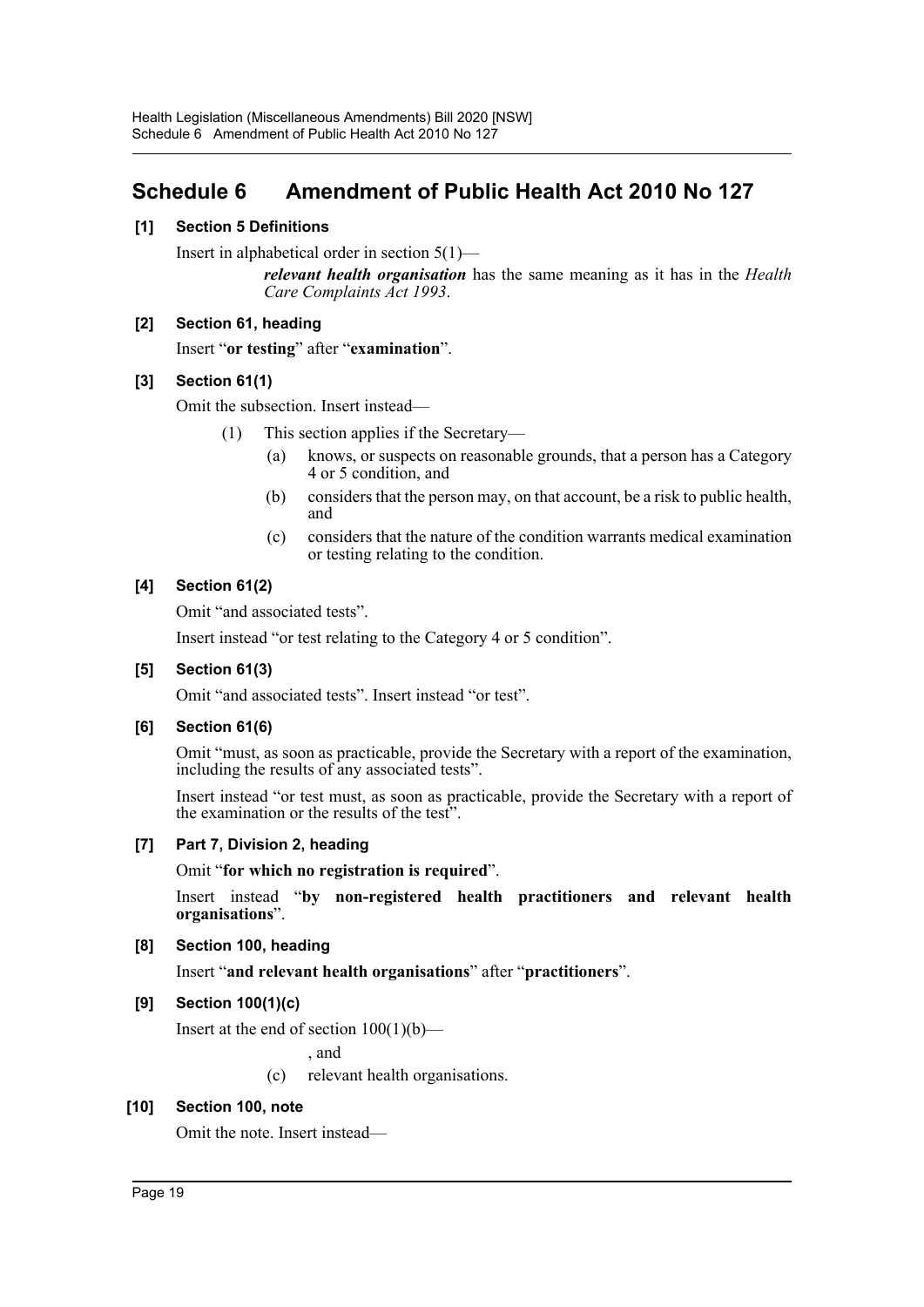**Note.** Sections 41A and 45C of the *Health Care Complaints Act 1993* permit the Health Care Complaints Commission to make a prohibition order in relation to a health practitioner or a relevant health organisation if the Commission finds that the health practitioner or the relevant health organisation has breached a code of conduct and poses a risk to the health of members of the public.The Commission is also able to cause a public statement to be issued in those circumstances identifying and giving warnings about the health practitioner or relevant health organisation.

## **[11] Part 7, Division 3, heading**

Omit "**health practitioners**". Insert instead "**persons**".

#### **[12] Section 101 Definitions**

Insert "or 45C" after "41A" in the definition of *prohibition order* in section 101(1).

#### **[13] Section 101(1), definition of "prohibition order"**

Insert "or 45B" after "41AA".

#### **[14] Section 101(3)**

Insert "or relevant health organisation" after "health practitioner" wherever occurring.

#### **[15] Section 102 Provision of health services by persons who are de-registered or subject to prohibition orders**

Insert after section 102(2)—

- (2A) Before providing a health service, a relevant health organisation subject to a prohibition order must ensure the following persons are notified, in accordance with the regulations, that the relevant health organisation is subject to the order—
	- (a) the person to whom the relevant health organisation intends to provide the health service,
	- (b) if the person is under 16 years of age or under guardianship—a parent or guardian of the person.

Maximum penalty—

- (a) for an individual—100 penalty units, or imprisonment for 6 months, or both, or
- (b) for a corporation—500 penalty units.
- (2B) A relevant health organisation subject to a prohibition order must—
	- (a) ensure that the employees of the relevant health organisation are notified of the prohibition order and its terms, and
	- (b) take all reasonable steps to ensure that the employees of the relevant health organisation comply with the prohibition order.

Maximum penalty—

- (a) for an individual—100 penalty units, or imprisonment for 6 months, or both, or
- (b) for a corporation—500 penalty units.

#### **[16] Section 102(3)**

Omit the penalty provision. Insert instead—

Maximum penalty—

(a) for an individual—550 penalty units, or imprisonment for 3 years, or both, or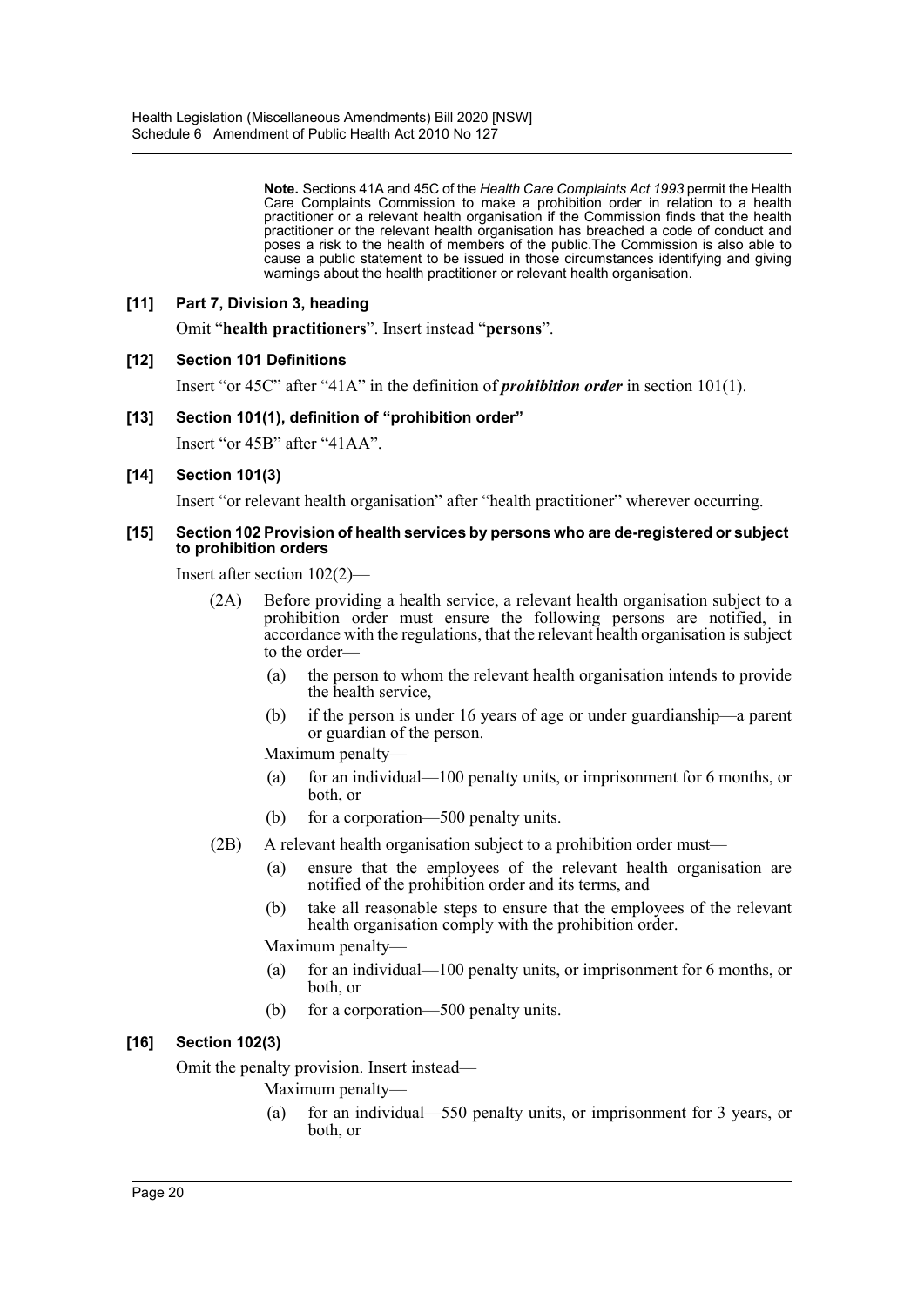(b) for a corporation—1,100 penalty units.

#### **[17] Section 103 Advertising of health services if person is de-registered or subject to a prohibition order**

Omit "who is subject to a prohibition order unless the advertisement specifies that the health practitioner" from section 103(2).

Insert instead "or relevant health organisation subject to a prohibition order unless the advertisement specifies that the health practitioner or relevant health organisation".

## **[18] Section 103(3)**

Omit the subsection. Insert instead—

- (3) A person is not guilty of an offence under this section if the person did not know, and could not reasonably have known, that—
	- (a) the health practitioner had been de-registered or was subject to a prohibition order, or
	- (b) the relevant health organisation was subject to a prohibition order.

## **[19] Section 117 Proceedings for offences**

Omit "Proceedings" from section 117(1).

Insert instead "Subject to this section, proceedings".

# **[20] Section 117(3A) and (3B)**

Insert after section 117(3)—

- (3A) An offence under section 102(3) may be prosecuted on indictment.
- (3B) Chapter 5 of the *Criminal Procedure Act 1986*, which relates to the summary disposal of certain indictable offences unless an election is made to proceed on indictment, applies to an offence under section 102(3).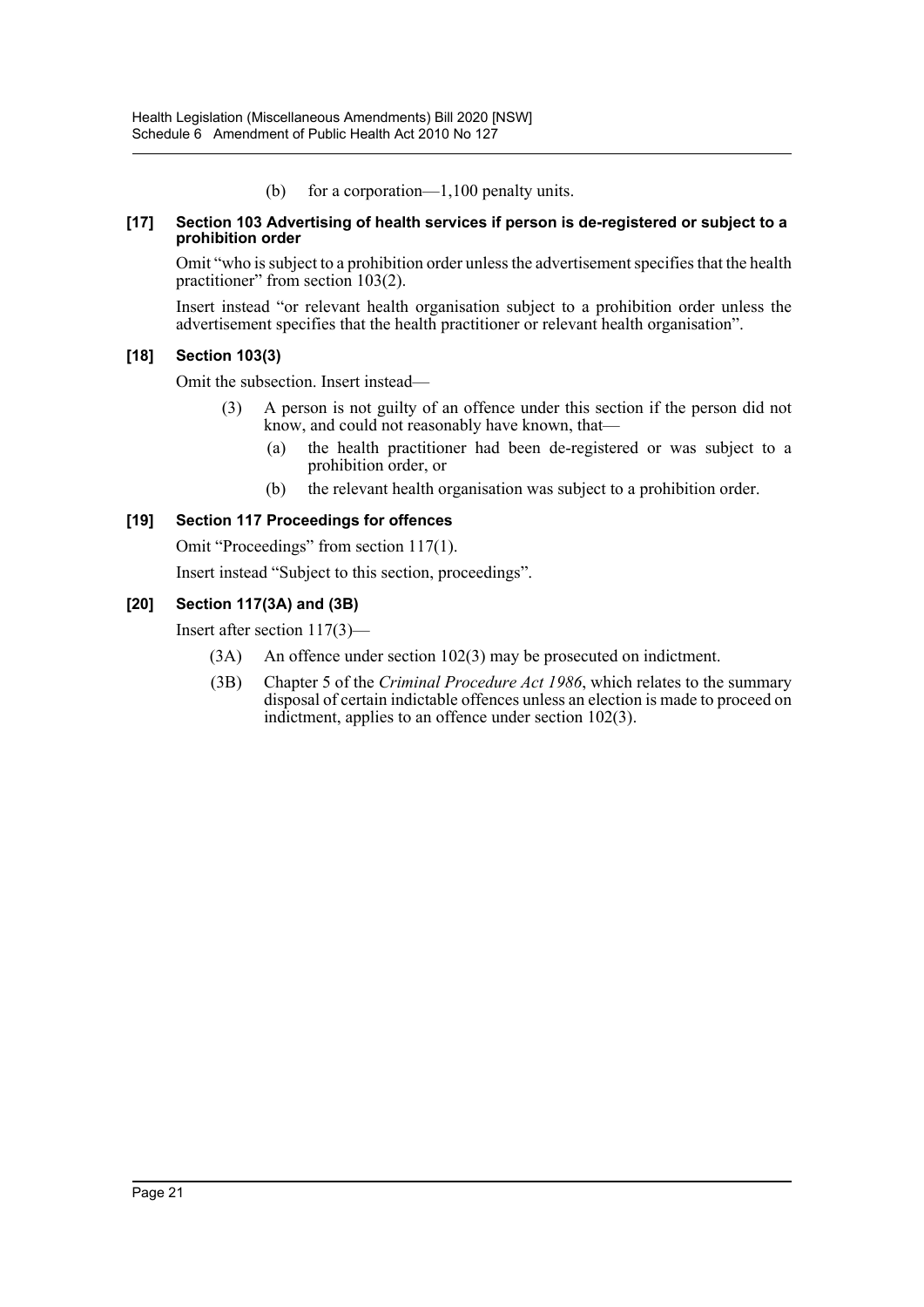# <span id="page-22-0"></span>**Schedule 7 Amendment of Public Health (Tobacco) Act 2008 No 94**

# **[1] Section 4 Definitions**

Insert before paragraph (a) of the definition of *e-cigarette* in section 4(1)—

(a1) e-cigarette liquid, or

## **[2] Section 4(1), definition of "e-cigarette accessory"**

Omit "a liquid, aerosol, gas, vapour or other substance for use in an e-cigarette" from paragraph (a).

Insert instead "e-cigarette liquid".

# **[3] Section 4(1)**

Insert in alphabetical order—

*e-cigarette liquid* means a liquid, aerosol, gas, vapour or other substance which, if inserted or otherwise placed in a device, generates or is released as an aerosol or vapour for inhalation by a user of the device in a manner that replicates, or produces an experience similar to, the inhalation of smoke from an ignited tobacco product or ignited non-tobacco smoking product.

## **[4] Sections 6(4) and 7(4)**

Insert "that exceeds the amount" after "tobacco product" wherever occurring.

## **[5] Section 21 Smokeless tobacco, confectionery and toys**

Insert after section 21(1)—

- (1A) For the purposes of subsection (1), a quantity of tobacco product that exceeds the amount prescribed by the regulations is presumed to be for the purposes of sale if—
	- (a) it is on premises where tobacco products are being sold, and
	- (b) it is a tobacco product designed for consumption otherwise than by smoking.
- (1B) The presumption referred to in subsection (1A) is rebuttable.

# **[6] Section 21A**

Insert after section 21—

#### **21A Powers of inspector to seize and dispose of smokeless tobacco products**

- (1) An inspector may seize a tobacco product that the inspector reasonably believes is for sale in contravention of section 21(1) if—
	- (a) it is on premises where tobacco products are being sold, and
	- (b) the quantity of tobacco product exceeds the amount prescribed by the regulations for the purposes of section 21(1A).
- (2) A tobacco product seized under this section may, at the option of the inspector who made the seizure or of an inspector acting in place of that inspector, be detained in the place, vehicle or vessel where it was found or be removed to another place and detained there.
- (3) If the tobacco product is to be detained in the place, vehicle or vessel where it was found, the inspector may—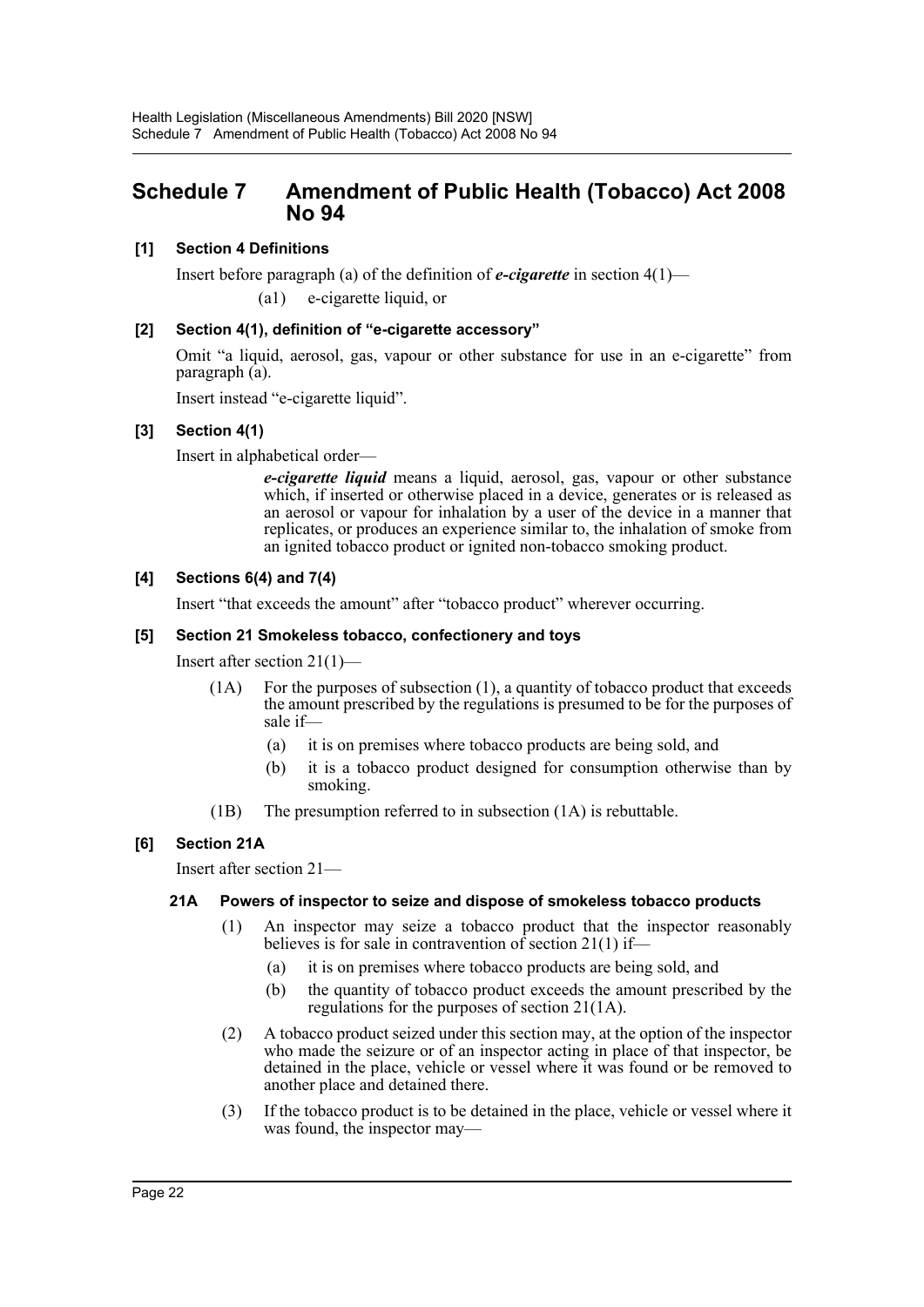- (a) place it in a room, compartment or cabinet in that place, vehicle or vessel, and
- (b) mark, fasten and seal the door or opening providing access to that room, compartment or cabinet.
- (4) A person must not retake or attempt to retake a tobacco product seized under this section or resist or attempt to prevent a seizure.

Maximum penalty—

- (a) for an individual, 500 penalty units for a first offence or  $1,000$  penalty units for a second or subsequent offence, or
- (b) for a corporation,  $1,000$  penalty units for a first offence or  $2,000$  penalty units for a second or subsequent offence.
- (5) The seizure of tobacco products under this section does not subject the State, the Minister, the Secretary, an inspector or another person to any action, liability, claim or demand.
- (6) Tobacco products seized under this section must be returned to the person from whom they were seized, or to another person who appears to the inspector to be entitled to them, if—
	- (a) the person from whom they were seized makes an application to the Secretary within 28 days after seizure to have the tobacco products returned, and
	- (b) the Secretary is satisfied that the tobacco products were, at the time they were seized, for personal use and not in the person's possession, custody or control for the purposes of sale.
- (7) An inspector is required to dispose of tobacco products seized under this section in a manner that the inspector considers appropriate if—
	- (a) the person from whom they were seized makes an application to the Secretary within 28 days after seizure to have the tobacco products returned and the Secretary is satisfied that the tobacco products were, at the time they were seized, not for personal use but in the person's possession, custody or control for the purposes of sale, or
	- (b) the person from whom the tobacco products were seized does not make an application under subsection (6).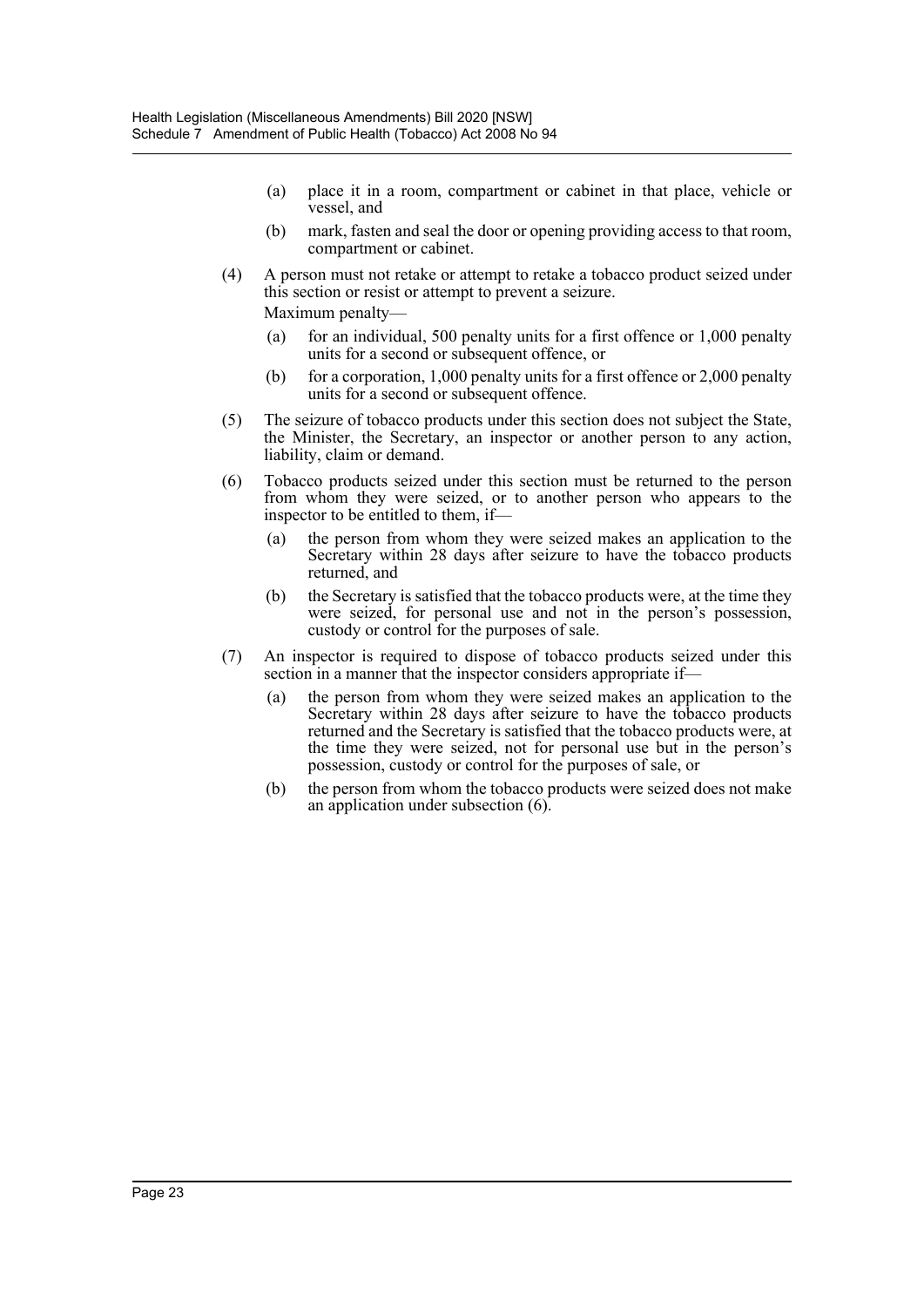# <span id="page-24-0"></span>**Schedule 8 Amendment of Saint Vincent's Hospital Act 1912 No 5**

# **[1] Section 2**

Omit the section. Insert instead—

## **2 Trustees**

- (1) For the purposes of this Act the persons referred to in subsection (2) are the trustees of all land belonging to or used in connection with St Vincent's Hospital, Darlinghurst or acquired to be used in connection with the hospital.
- (2) The trustees are as follows—
	- (a) the chair of St. Vincent's Hospital Sydney Limited (ACN 054 038 872),
	- (b) the chief executive officer of St Vincent's Health Australia Ltd (ACN 073 503 536),
	- (c) the company secretary of St Vincent's Health Australia Ltd (ACN 073 503 536),
	- (d) if an office referred to in paragraphs  $(a)$ –(c) ceases to exist—the holder of an office prescribed by the regulations.
- (3) The trustees may delegate the exercise or performance of a power, authority or duty imposed or conferred on them under this Act, other than this power of delegation, to—
	- (a) a member of staff of the hospital, or
	- (b) a person or body, or a class of persons or bodies, prescribed by the regulations.

# **[2] Section 6 Power to lease land**

Omit "trustees:" from section 6(1).

Insert instead "trustees for a term not exceeding 40 years."

#### **[3] Section 6(1)(a) and (b)**

Omit the paragraphs.

# **[4] Section 6(4)**

Omit the subsection. Insert instead—

- (4) The trustees are not required to obtain a fair market rental for a lease under subsection (1) to—
	- (a) a public or local authority constituted by or under an Act, or
	- (b) a university established or recognised under an Act of this State or another State or Territory or the Commonwealth, or
	- (c) a registered entity within the meaning of the *Australian Charities and Not-for-profits Commission Act 2012* of the Commonwealth.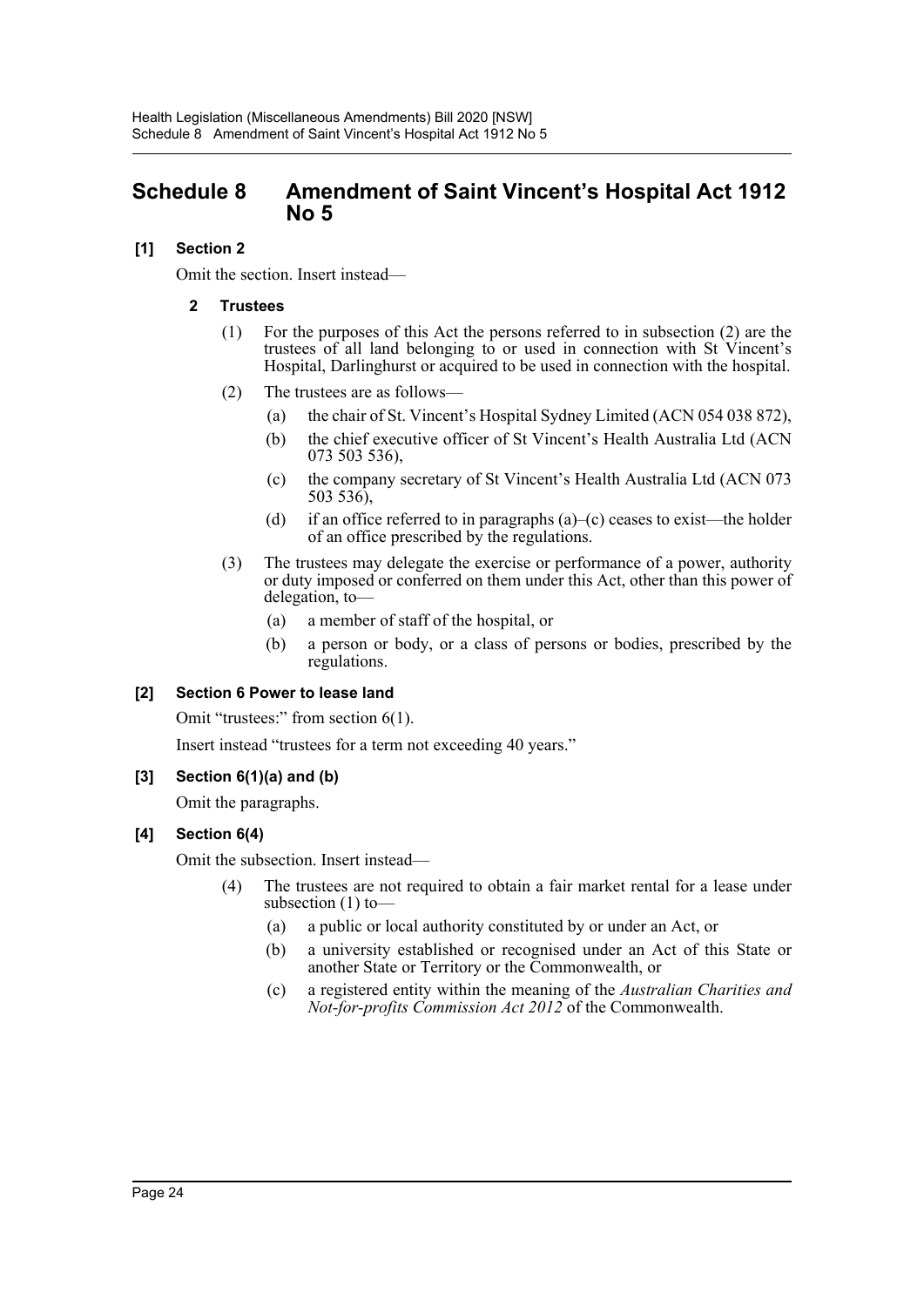# <span id="page-25-0"></span>**Schedule 9 Amendment of other legislation**

# **9.1 Criminal Procedure Act 1986 No 209**

**Schedule 1 Indictable offences triable summarily**

Insert after clause 23C of Table 1—

# **23CA Public Health Act 2010**

An offence under section 102(3) of the *Public Health Act 2010*.

# **9.2 Gas and Electricity (Consumer Safety) Act 2017 No 15**

## **[1] Section 4 Definitions**

Omit paragraph (c) from the definition of *medical facility* in section 4(1).

**[2] Section 4(1), definition of "medical gas installation"** Insert "in a medical facility" after "lines".

# **9.3 Government Information (Public Access) Act 2009 No 52**

## **Schedule 2 Excluded information of particular agencies**

Insert at the end of clause 4—

The Ministry of Health—functions relating to an inquiry under section 122(1)(c) or 123 of the *Health Services Act 1997*. However, the excluded information of the Ministry of Health does not include a final report of an inquiry.

# **9.4 Home Building Act 1989 No 147**

# **[1] Section 15A Unqualified mechanical services and medical gas work**

Insert after section 15A(6)—

(6A) This section does not apply to a person who is a registered medical practitioner or a registered nurse who is commissioning, testing, verifying or witnessing a medical gas installation in the course of carrying out the person's functions as a registered medical practitioner or a registered nurse.

# **[2] Section 15B Unqualified medical gasfitting work**

Insert after section 15B(6)—

(6A) This section does not apply to a person who is a registered medical practitioner or a registered nurse who is commissioning, testing, verifying or witnessing a medical gas installation in the course of carrying out the person's functions as a registered medical practitioner or a registered nurse.

#### **[3] Section 15C Unqualified medical gas technician work**

Insert after section 15C(5)—

(5A) This section does not apply to a person who is a registered medical practitioner or a registered nurse who is commissioning, testing, verifying or witnessing a medical gas installation in the course of carrying out the person's functions as a registered medical practitioner or a registered nurse.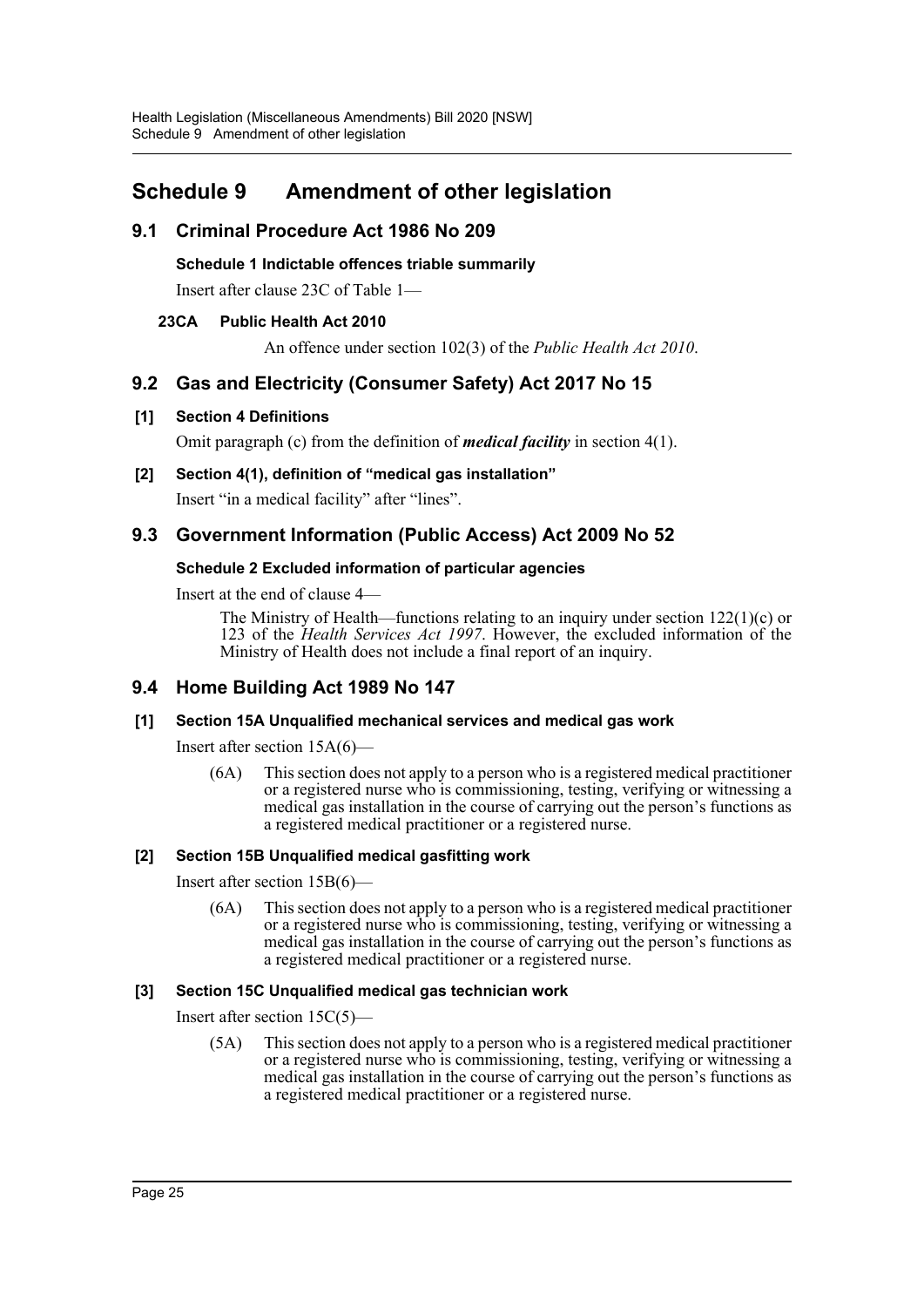#### **[4] Section 33E Additional requirements for obtaining endorsed contractor licenses and supervisor and tradesperson certificates relating to mechanical services and medical gas work**

Omit "A supervisor or tradesperson certificate must not be issued, and a contractor licence must not be endorsed to show that it is the equivalent to a supervisor certificate," from section  $33E(1)$ .

Insert instead "A tradesperson certificate must not be issued".

# **[5] Section 33E(1A)**

Insert after section 33E(1)—

- (1A) A supervisor certificate must not be issued, and a contractor licence must not be endorsed to show that it is the equivalent to a supervisor certificate, that authorises its holder to do (and to supervise) mechanical services and medical gas work unless the Secretary is satisfied that the applicant—
	- (a) has successfully completed the VET qualification Certificate IV in Plumbing, and
	- (b) has successfully completed the following units of competency in the Construction, Plumbing and Services Training Package—
		- (i) Install medical gas pipeline systems,
		- (ii) Carry out WHS requirements, and
	- (c) has not less than 2 years of experience in mechanical services and medical gas work after the completion of that qualification.

#### **[6] Section 33F Additional requirements for obtaining endorsed contractor licenses and supervisor and tradesperson certificates relating to medical gasfitting work**

Omit "A supervisor or tradesperson certificate must not be issued, and a contractor licence must not be endorsed to show that it is the equivalent to a supervisor certificate," from section 33F(1).

Insert instead "A tradesperson certificate must not be issued".

# **[7] Section 33F(1A)**

Insert after section 33F(1)—

- (1A) A supervisor certificate must not be issued, and a contractor licence must not be endorsed to show that it is the equivalent to a supervisor certificate, that authorises its holder to do (and to supervise) medical gasfitting work unless the Secretary is satisfied that the applicant—
	- (a) has successfully completed one of the following VET qualifications—
		- (i) Certificate IV in Plumbing,
		- (ii) Certificate IV in Gas Fitting, and
	- (b) has successfully completed the following units of competency in the Construction, Plumbing and Services Training Package—
		- (i) Install medical gas pipeline systems,
		- (ii) Carry out WHS requirements, and
	- (c) has not less than 2 years of experience in medical gasfitting work after the completion of that qualification.